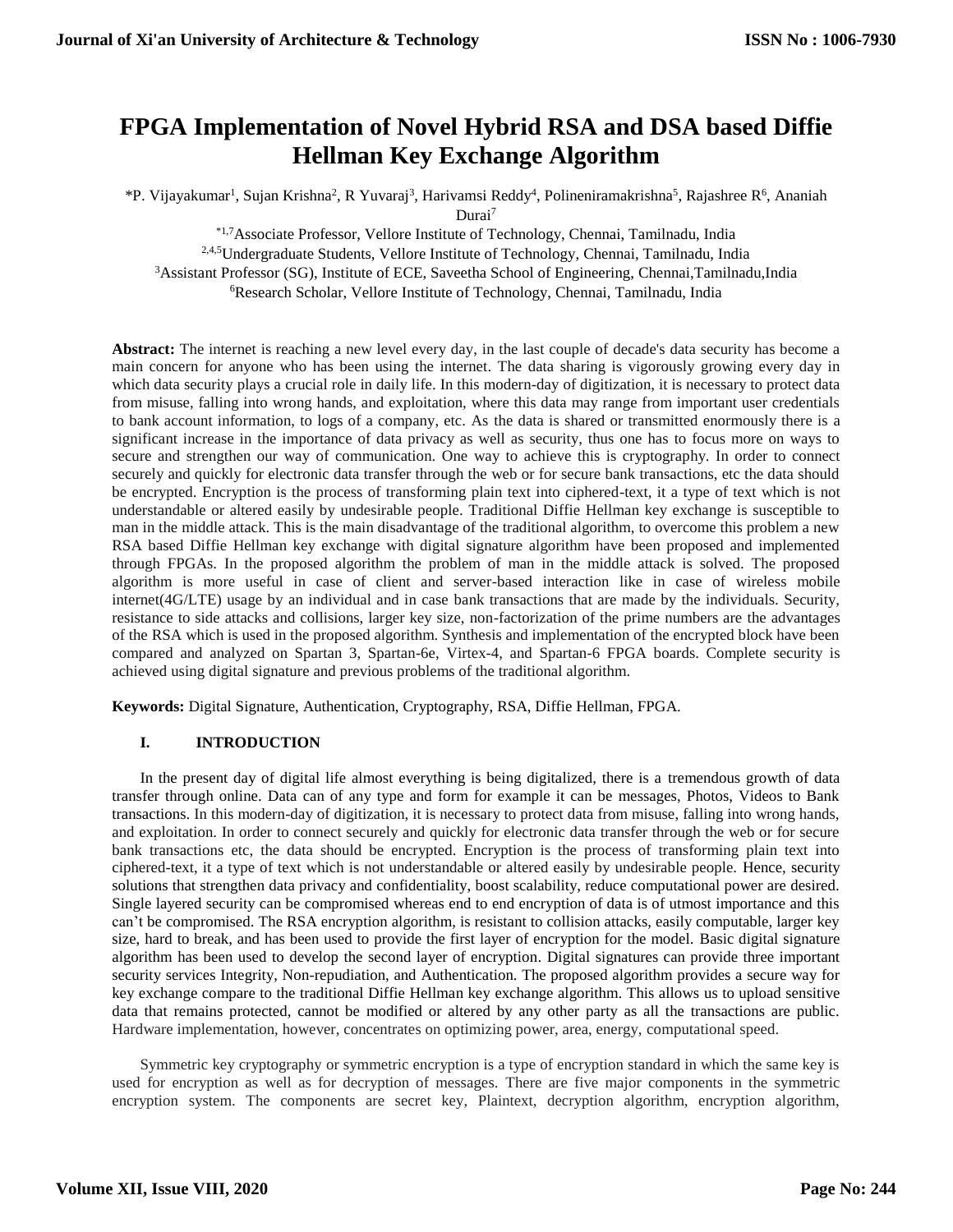ciphertext,. This cryptosystem is more efficient than asymmetric key cryptosystem (Public-key cryptography) and therefore preferred when large amounts of data need to be exchanged. Establishing the shared key is difficult using only symmetric encryption algorithms, so in many cases, an asymmetric encryption is used to establish the shared key between two parties. Examples for symmetric key cryptography include Analog Encryption Standard (AES), Digital Encryption Standard (DES), and 3DES. Key exchange protocols that are used to establish a shared key between the sender and receiver include Diffie-Hellman (DH), elliptic curve (EC), and RSA.

Public key cryptography or Asymmetric key cryptography uses two keys a public key that is known to everyone and a private key or a secret key which is known only to the recipient of the message or a signal. This cryptography requires the owner to protect their own private key or secret key while public keys are not secret at all and can be made available to the public. There are three types of families of public-key cryptography. First of all the system that is based on integer factorization. RSA cryptographic system, this is named after the inventor's Rivest, Shamir, and Adleman is one of the most popular crypto-system. Secondly, the system which is based on the discrete logarithm. These algorithms mentioned do provide support for digital signature, (DSA) and key agreement (Diffie-Hellman) as well. Third, the system that is based on arithmetic using elliptic curves is called Elliptic curve cryptography. It is a new family of public-key algorithms. This provides shorter key lengths and depending on the environment and application in which it is used it can provide improved performance over other systems based on integer factorization and discrete logarithms.

The main objective of the work focuses on implementing an efficient RSA based Diffie Hellman Key exchange using Digital Signature algorithm for secure key exchange between two systems. As per the security requirements, the following objectives were formulated:

- Implementation of RSA based Diffie Hellman algorithm to solve the problem of factorization of Diffie Hellman Key. RSA key pair is generated to solve this problem.
- To use SHA-1 code and generate hash values and analyze the data
- Implementation of a digital signature algorithm as this is a solution to the problem of the traditional Diffie Hellman algorithm which is a man in the middle attack.
- To compare the statistics by implementing the code on different models of FPGA like Vertex 4, Vertex 5, and Spartan 6.

The paper has been organized in such a way that each chapter deals with the major concepts and contributions involved in the research work. In section I, there's a brief introduction about the project that been implemented and types of cryptography i.e. symmetric and asymmetric key cryptography.it also show sthe organization of the paper.Section II shows the literature survey of the base and reference papers.Section III describes the basic types of encryption and hashing algorithms, Advantages and disadvantages of encryption and hashing algorithms and also it gives the reason for being chosen for implementation. Section IV proposes the design and implementation method of RSA based Diffie-Hellman key exchange using the digital signature.Section V gives the summary of the entire work is presented with the comparison of different FPGAs. It also shows the results and its discussion. Section 6 gives the conclusion and future opportunities.

#### **II. Related Works**

Turan et., al., [10] proposed "Compact and Flexible FPGA Implementation of Ed25519 and X25519". In this article they have briefly described about FPGA implementation of the Elliptic curve based ED25519 digital signature. They have also described field-programmable gate array cryptographic architecture with the combination of the above-mentioned algorithm. They compared the implementation of Ed25519 and X2551. The key establishment schema of X25519 is briefly explained in this publication. The main goal of this publication is to synthesize a lightweight FPGA module where a proposed algorithm is optimized both in terms of memory consumption and reduce the time taken for execution of the process. This is especially useful for Internet Of Things based applications. To reduce the time of execution i.e. for faster execution they utilized the maximum use of DSP-Digital Signal Processing slice on a Field Programmable gate array. An arithmetic unit has also been proposed along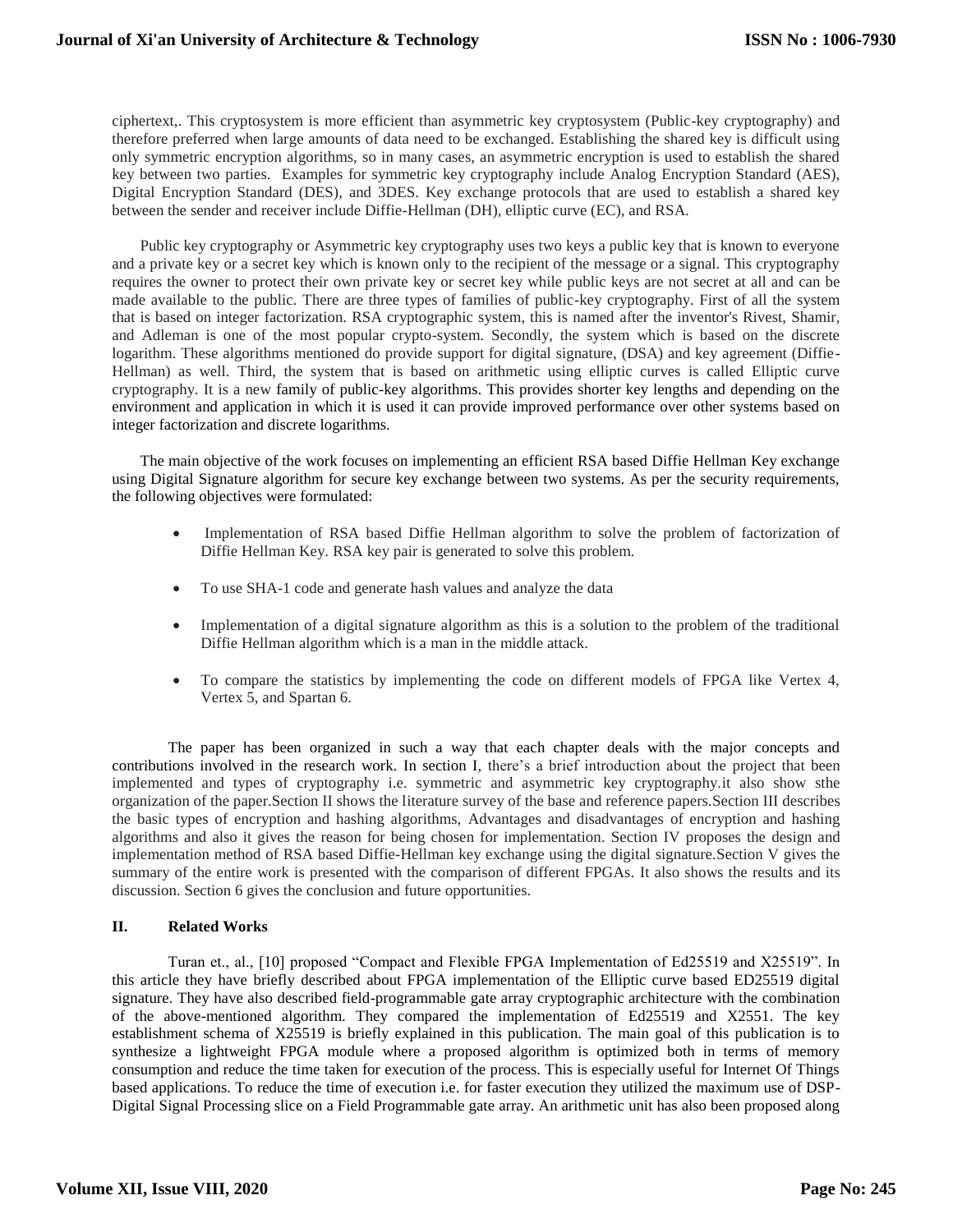with the algorithm where this unit supports all the operations with no modulus arithmetic and with two modulus arithmetic, with this proposed arithmetic unit they have eliminated the memory access bottleneck. The proposed algorithm is implemented in a single module. To implement the above algorithm, it required only 2.6k registers, 16 DSP slices, and 11.1K Lookup Tables. The implemented algorithm takes only 1.6ms for the generation of digital signature and signature verification it takes only 3.6ms time. The time mentioned above is the time taken for a 1024 bit message which is operated at 82MHz clock. Their design targeted 7-series Xilinx field-programmable gate array boards.

Zhang, J. et., al.,[2] proposed "Recent Attacks and Defenses on FPGA-based Systems". This publication is a survey of the attacks on Field-Programmable gate array-based systems and defenses on these systems too. A detailed survey on the trust issued on Field programmable gate array from the developer's point of view, from the vendor's point of view as well as from consumers point of view is presented. In this survey it is briefly explained about the trust problems that one faces who used field-programmable gate array-based systems and the available solutions to such problems that one must be aware of. The opportunities of Field programmable gate array-based systems that are used in large scale like in date centers and some challenges in such cased is also presented. They presented the demand and supply flow chain in which it starts with the FPGA vendors who introduces new FPGA boards into the market to the customized FPGA chip fabrication. They explained the market model of Field Programmable Gate Array. This model consists of three major vendors namely FPGA vendors, IP core vendors, EDA tool vendors. Foundries, Field Programmable gate array-based system developers, and end-users are also a part of this market model. The security and trust issued that are face like side-channel attack, cloning attack, reverse engineering, Trojans, etc. are also briefly presented in this publication. The opportunities and challenges in this field in the recent times is also discussed.

Mitra et., al., [31] proposed "An FPGA-Based Phase Measurement System". In this publication they proposed a new sensitive phase measurement system with more accuracy and precision compared to the conventional method. This proposed method has the resolution and precision in the range of few picoseconds. This proposed model is modularized in such a way the one can replace the module of this proposed method according to the use of the designer for more robustness of the proposed design. The high-speed transceivers that are present in the field-programmable gate array do not ensure the chip latency after each reset cycle, after every power cycle. The chip latency may vary even when the firmware of the FPGA is updated, to overcome this a new phase measurement system is proposed. The working principle of this phase measurement system is based on subsample accumulation. This is done by taking the samples systematically over the phase detector. To illustrate the working principle of this phase measurement system a mathematical model has been developed and demonstrated with that. This measurement system can be operated over a wide of FPGA with a wide range of clock frequencies ranging from few kilohertz to the maximum frequency that is supported by the Field Programmable Gate Array board that is selected. They also made the performance comparison on different FPGA boards like Intel Cyclone IV FPGA, Stratix V and Arria 10. The resolution changed from 8-10 picoseconds based on the FPGA board.

M.Khalil et., al., [4] published a paper in the name of "Field Programmable Gate Array Implementation of SHA-2 Hash Function that is used for the generation of Digital Signature". This SHA  $-$  2 hash function is implemented in the Altera nios II Stratix FPGA board. The importance of the hash function in the present day of digital life is explained and it is said that it is the building block for most of the secret key message authentication codes. In this publication the Advanced Encryption Standard is briefly explained and its importance too. The comparison is made between many SHA algorithms like SHA 224, SHA 256, SHA 358, etc. and it is also mentioned that the above-mentioned hash functions match the security standard of AES by National Institute of Standards and Technology. The process of generating digital signature with the use of  $SHA - 2$  hash function and the architecture of SHA – 2 is also explained briefly in this publication. The time taken by the above-mentioned hash functions is also compared. The hash value that is generated by passing the same message to different hash functions that are mentioned above is also displayed.

Jeppesen, et., al., [32] proposed to enhance the functional safety in Field Programmable gate array-based motor drivers. The FPGA has a wide range of applications ranging from electronics to mechanical systems like motor drivers. In this article the application of FPGA in hybrid electric vehicles has been explained. The methods that are involved in the presented algorithm are also described this involves the usage of the FMEDA tool which is developed by Intel. This tool has features like calculation of false metrics like diagnostic coverage (DC), Safe fail fraction (SFF), etc. The FDMEA flow to analyze a design involves Architecture, Safety separation, Resource usage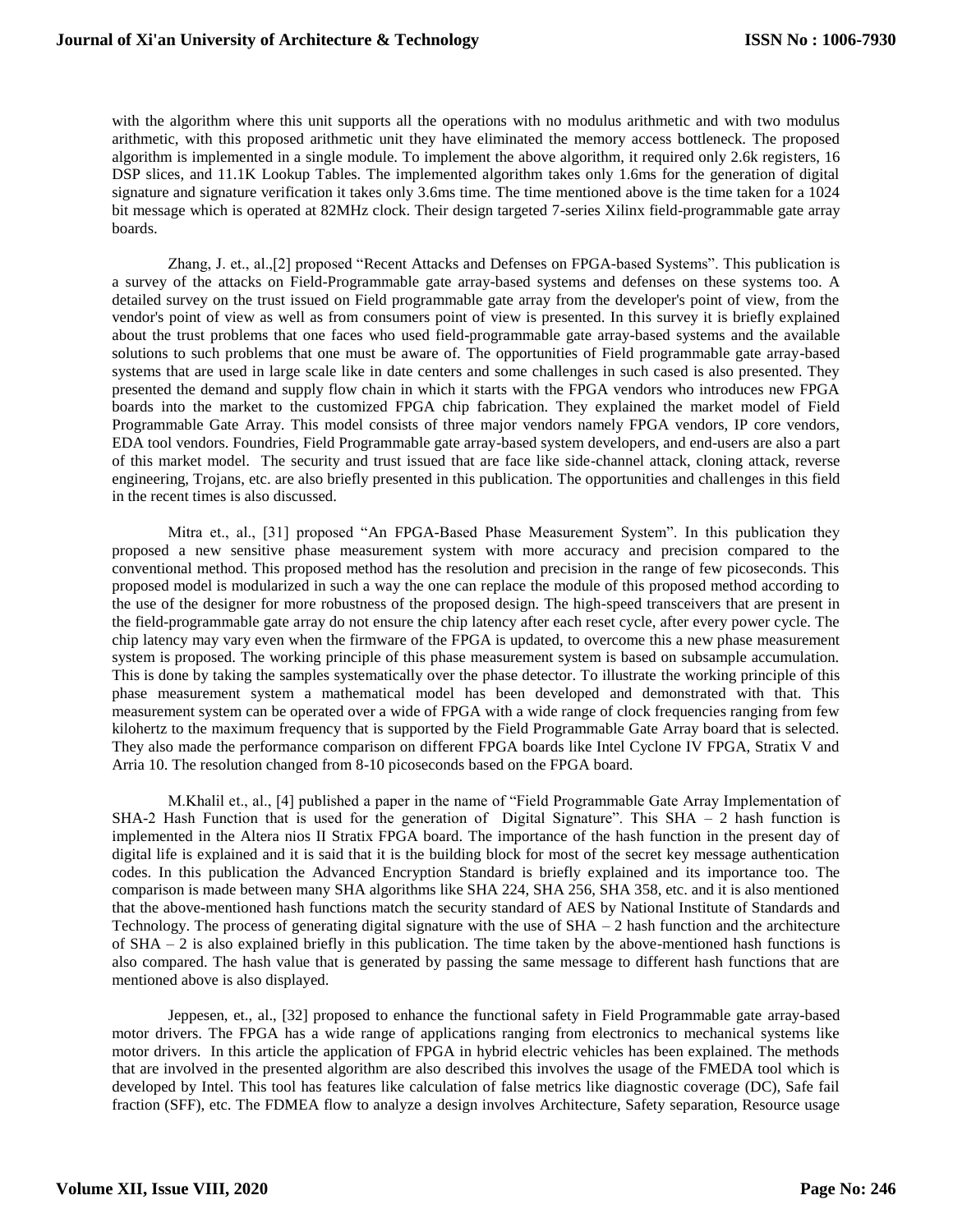extraction, Add safety mechanism and calculate metrics. The architecture dual-core lockstep nios and full redundancy is also explained briefly in this article. With the help of FMDEA toll changed fault metrics as new diagnostic were added to the proposed designChen, D et., al., [29] proposed "Introduction to the Special Section on Deep Learning in Field-Programmable Gate Arrays's". This article described the advancement of Deep Learning, more via Deep Neural Network. This is because this DL has the capability of exceeding human capabilities in many tasks like large scale information retrieval, in playing complex games, and also in image recognition. Field programmable gate array is highly efficient in interfacing with Deep Learning. FPGA has the flexibility of reusability. The comparison of FPGA with ASIC is also presented in this paper. The design methodologies and architecture of Deep Learning is also briefly explained in this article.

Hoque, T., et., al., [27] proposed a method that acts as a countermeasure to the FPGA bitstream tampering attack. In this paper[27] brief description of bitstream tampering is presented. There are many types of modifications in this proposed method one of such modification is Rule-Based modification. An attacker can do random modification in the bitstream. The existing solution to may bitstream attacks is also explained in this publication. They have achieved a solution to secure the field operation of FPGA. This operation is done in the presence of a bitstream tampering attack. It has been proved that the proposed method is more efficient than most of the encryption-based solutions to such attacks. They also proved that by keeping the overhead low they can increase the complexity of the obfuscation. Lam, S.-K et., al., [28] proposed "Rapid Evaluation of Custom Instruction Selection Approaches with FPGA Estimation". The main aim of the proposed method is to show that the efficient and fast FPGA estimation engine is indispensable. They have proposed a novel method based on clusters generation strategy. This is a new strategy in which the custom instructions are divided into a set of clusters so that they can be mapped effectively. The proposed model is coded using VHDL. The proposed model is simulated and synthesized with Xilinx ISE version 11.2. The field-programmable gate array board that is used for this implementation is Xilinx Vertex 4. There is a detailed explanation of speedup evaluation with hardware estimation as well as speedup valuation with area constraint. The delay-area is illustrated with an example and experimental results are also displayed in this publication.

Farooq et., al., [30] proposed "An Inter-FPGA Routing Exploration Environment for Multi-FPGA Systems". There has been a tremendous increase in the FPGA based applications in the electronic industry. In the paper they have presented a novel and efficient way of inter-routing exploration systems for multi-FPGA prototyping systems. They have proposed three different routing approaches on FPGA. These routing approaches are implemented on two FPGA boards. The comparison of different proposed routing approaches by the use of custom field-programmable gate array is presented in this article. It is been concluded that for the proposed three different approaches custom boards give 9.7% better frequency results when compare to the generic fieldprogrammable gate arrays that are available in the market. Its also concluded that 8.3% better frequency results compare to the multiterminal routing approach for the field-programmable gate array that are present in the market. Lonla Moffo et., al., [33] proposed "A Novel Digital Duty-Cycle Modulation Scheme for FPGA-Based Digital-to-Analog Conversion". In this paper they presented a novel and efficient Digital to Analog Converter for FPGA based system. This paper presents the fast DDCM schema outline. The fundamental basis of digital duty cycle modulation as well as the proposed dual digital duty cycle modulation for digital to analog converter is explained in this article. The proposed digital part is embedded into a field-programmable gate array chip which consists of lookup digital duty cycle modulation. It also consists of dual DDCM counting service with holder and interrupt service.

Saleh Saraireh [34] proposed "A Secure Data Communication System Using Cryptography and Steganography". This article mainly focused on securing the way of communication in daily life. They presented a unique and novel method by combining both stenography and cryptography to encrypt the secret messages. To encrypt the secret message they used Filter bank cipher as it provides high security. This filter bank cipher is highly scalable and operates at a high speed. This encrypted message is embedded into a cover image, this is done by changing the coefficients of wavelet. The performance of the proposed system is checked with a peak signal to noise ratio. A comparison has been made between histogram analysis of stego image and cover image. It is concluded that the proposed system is more secure and is resistant to the attacks. Fard, et., al., [35] proposed "FPGA-Based Bit Error Rate Performance Measurement of Wireless Systems". This article focuses mainly on developing the bit error rate tester for performance validation of wireless communication systems on field-programmable gate based system. The bit error rate tester structure is explained briefly in this article. The simulation results and the hardware implementation of the proposed model is presented in this publication. This bert i.e bit error rate tester is integrated with a typical wireless communication system for more accurate results. The bert that is developed on a field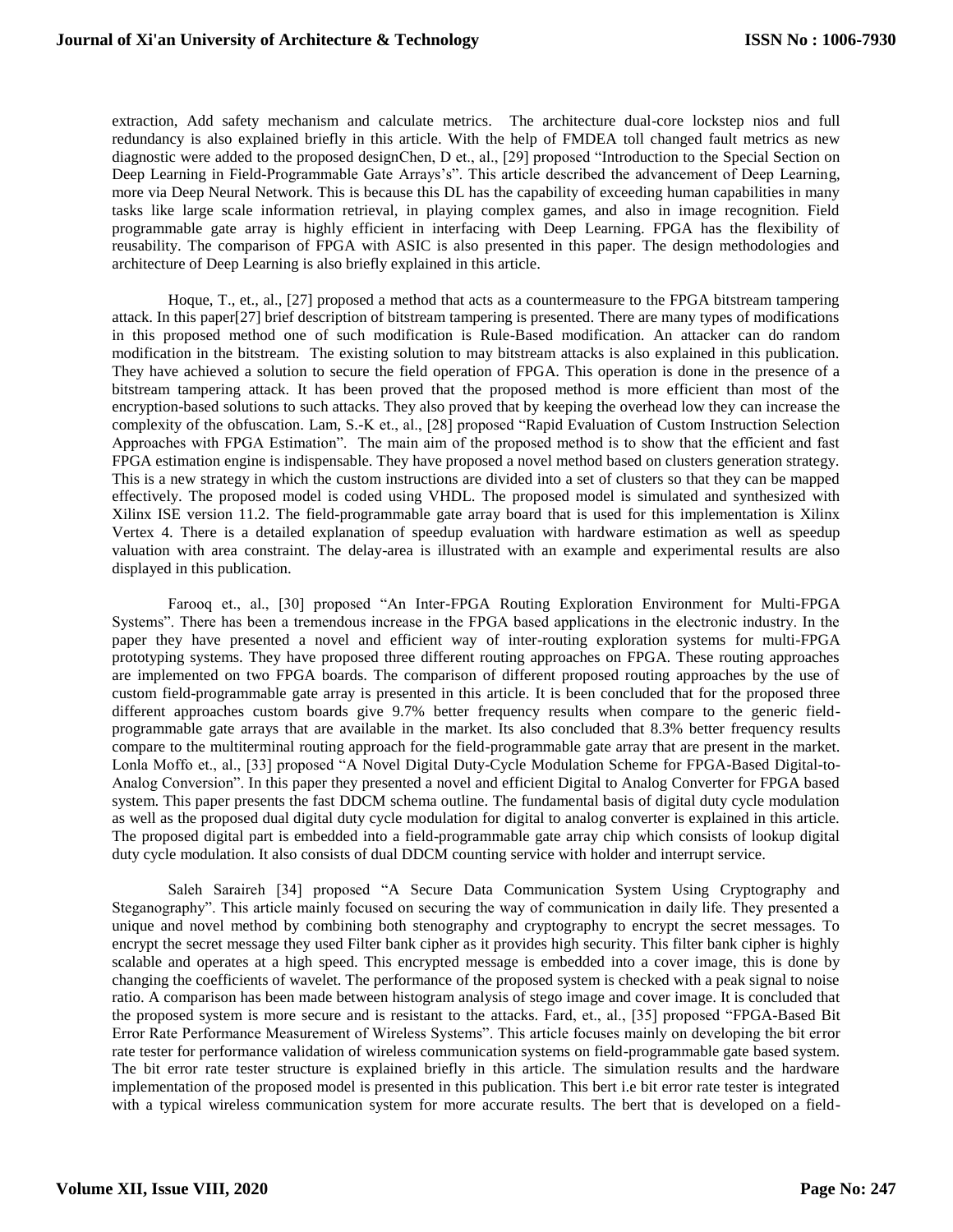programmable gate array for repeated and accelerated tests and this reduces the need for many simulation software tools, this results in productivity. It is developed on a field-programmable gate array based system instead of the ASIC system because the FPGA's are cost-effective and flexible to develop. It has been concluded that the proposed model is more robust and efficient.

Fang, D et., al., [40] proposed "Security for 5G Mobile Wireless Networks". The has been rapid growth in mobile internet usage as well as in the generations of mobile wireless networks. This publication is a survey on 5G networks its security, potential attack etc. This article described the importance of data integrity, data confidentiality and privacy in multiple communication like device to device communication systems, multiple-input or multipleoutput software networks etc. A detailed study on data integrity, privacy, and confidentiality of data has been presented in this paper. The challenges that one may face in the usage of G wireless networks and the solution to the common attacks that one must be aware of is presented. The new security attack models and advancements in the 5G network are also presented. Han, C.-K et., at., [39] proposed "Security Analysis of Handover Key Management in 4G LTE/SAE Network"**.** Security plays a vital role in wireless mobile communication. The goal for this proposed system is to not jeopardize the entire network if a one-person device is compromised in the network. To achieve they proposed handover key model in which changing the root key or updating it periodically are an integral part of this key management system. The goal of LTE/SAE is to move wireless mobile networks into the fourth generation. A detailed description of EPS security, as well as security analysis for the proposed system, is also presented in this article. The effect of root key updates in the vulnerable period is also explained. It is concluded that selecting the optimal key in period intervals can make the device more secure.

Kim, J et., al., [6] proposed "Comprehensive Study on mmWave-based Mobile Hotspot Network System for High-Speed Train Communications". The main goal of this article is to present a study on mmWave based MHN for HST communication. A detailed explanation of MHS for HST has been presented along with the mobile hotspot network enhanced physical layer specification details. To simulate the proposed system a computer simulation is done at a mobility rate up to 500kmph. The study on the MHN system prototype design is also presented in this publication. The performance comparison includes the Wi-Fi data rate, as well as throughput along the test route and signal to noise ration at downlink, received It has been concluded that the proposed system i.e. MHN-E is capable of transmitting 5Gbps at a speed of 500Km/h. Rupprecht et., al., [37] proposed "On Security Research Towards Future Mobile Network Generations". This article describes the possible security attacks that may occur in the upcoming 5G network which is under development. It has a detailed explanation of various generations of networks namely GSM (2G) – Global System for Mobile Communication, UMTS (3G) – Universal Mobile Telecommunications Systems, and LTE (4G) – Long Term Evolution. The security requirements such as data confidentiality, availability, and system integrity for the 5G wireless network is also briefed in this publication. The wireless network is open and it is accessible by everyone, thus can be easily exploited by jamming attacks countermeasure for such attacks are also described in this article.

Rashwan, A. M et., al., [36] proposed "Characterizing the Performance of Security Functions in Mobile Computing Systems"**.** After the development of next-generation mobile networks the transmission of information will be in a sophisticated way to improve the security and privacy of the data. In this article they presented a new benchmark system for cryptography-based function. It is important that one has to understand the computational characteristic from the communication point of as these is a tremendous increase in the computational complexity of most of the cryptography-based security systems. This paper presents a detailed explanation on the performance evaluation of most of the security functions that are used in the communication systems. These functions consist of hashing, keying, encryption, and decryption. The benchmarking analysis is compared based on the different bit sizes on multiple processors using different software is presented.

## **III. PROPOSED HYBRID RSA AND DSA BASED DIFFIE HELLMAN KEY EXCHANGE ALGORITHM**

The proposed algorithm consists of both RSA and SHA1 to provide key pair for key generation and authentication of data. The key pair is generated by the RSA algorithm which is required for the key exchange process. Authentication is achieved by the SHA-1 hashing function which generated a 160-bit unique hashed output. The message that is passed to the hash function is key that is generated by the RSA. This acts as the digital signature which solves the problem of man in the middle attack which is in the traditional Diffie-Hellman algorithm, which helps us store and safeguard the data without any third-party alterations.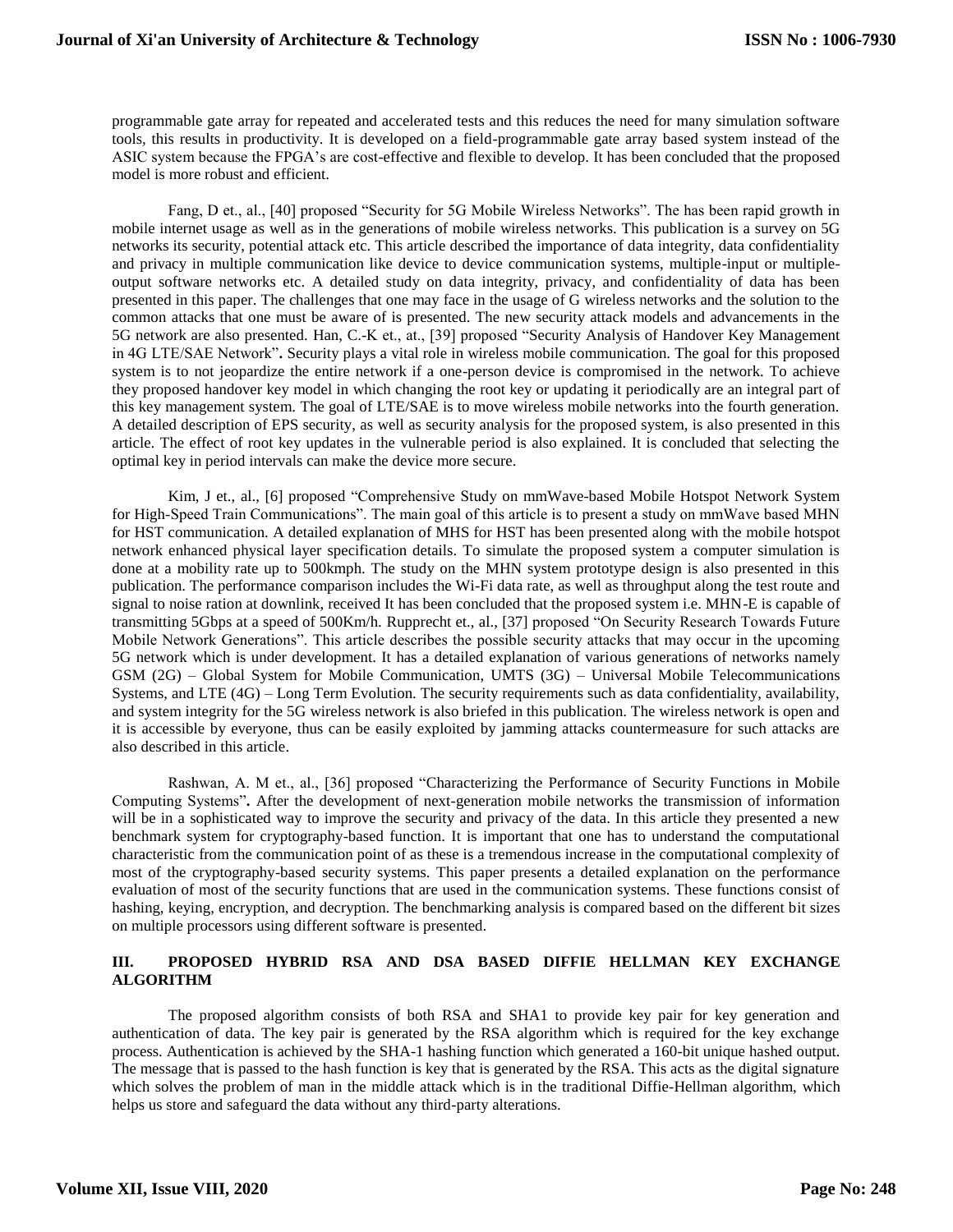The following steps are involved in the proposed algorithm for the generation of the key pair namely public key and private key for the exchange of the key in Diffie-Hellman and thereby finding the hash value of the key that is generated by the RSA. In order to generate key pairs choose two prime numbers.

- Find the phi value that is the product of p-1 and q-1 where p and q are the prime numbers that are chosen.
- Choose the private key such that it has to be in been 1 and n where n is the product of prime numbers.
- Find the public key with the formula  $E*D \mod n = 1$ . The hash value is generated by passing the public key value to the hash function that is SHA-1. The hash value that is generated as the output of the  $SHA - 1$  is used for digital signature. This hash value is concatenated with the message key that is needed to be exchanged and sent to the receiver.

At the receiver side the message that is received which is concatenated with the hash value is separated. The message that is received is again sent to the hash function SHA-1 which generated the hash value. The hash value that is generated and the hash value that is received is compared and check if both are the same. If both the hash values are the same then the process key exchange is successful and is confirmed that it is sent by the sender (Alice). If the hash values are not matched then the process of key exchange is again initiated with the generation of new key pairs and the process is continued as mentioned above. We have demonstrated the project by simulation and analyzed the RSA algorithm, DH algorithm, and SHA1 function on a software tool which enables the user to select different target devices and configure those devices according to the requirement. The software tool used is Xilinx ISE Design suite version 14.7. Thereafter we combined all the algorithm to obtain the desired output made a module named rsa\_top. The target device vertex 5 is well supported by the Xilinx ISE Design suit 14.7. The technical specifications are vertex 5 family, the package we used is FT256, speed grade selected is -4, The type of Top-level source HDL, Synthesis tool - XST (VHDL/Verilog). A further comparison was made between the statistics of Virtex-4, Vertex-5, and Spartan-6 Field Programmable Gate Array's to compare the slice registers, LUT-FF, and check for the best possible architecture, with least resources and memory utilization.

Step 1: Select two prime numbers A and B for the generation of key pair namely public key and private key.

Step 2: Select the public number  $P = 23$  which is know to all in Diffie-Hellman algorithm

Step 3: Calculate the pmitive root and let it be  $G = 5$  for Diffie Hellman algorithm.

Step 4: Calculate N with the formulate  $N = A*B$ .

- Step 3: Calculate phi value with the formulae  $\varphi(N) = (A 1) * (B 1)$ .
- Step 4: Select the value of E such the E is coprime to  $\varphi(N)$  and  $0 \le E \le \varphi(N)$  i.e GCD(E,  $\varphi(N)$ )=1.
- Step 5: After the selection of E calculate the value of D with the formulae

 $\Rightarrow$ D = ((k\*  $\varphi$ (N))+1)/E for any random value of k.

Step 6: Pass the values of public key and private key namely E and D to Diffie Hellamn algorithm as n1 and n2 as these are the random numbers that are to be chosen for key generation.

Step 7: Calculate the value of X with the formulae

 $\Rightarrow X = G^{n1} \mod P$ 

Step 8: Calculate the value of Y with the formulae

 $\Rightarrow$ Y = G<sup>n2</sup> mod P

Step 9: Pass the value of X to the SHA 1 hash function and store the hash value that is generated.

Step 10: Concatenate the hash value along with the the value of X that is to be exchanged with the receiver and let it be X1.

Step 11: Exchange the value X1 of with Y i.e send X1 to receiver and receive Y from receiver.

Step 12: Slice X1 in to two parts and store the hash value that is received in another variable let it be h1 and value of  $X$  in  $X2$ .

Step 13: Calculate the hash value of X2 i.e pass the value of X2 to SHA-1 hash function and store the hash value in another variable let it be h2.

Step 14: Compare the hash value h1 and h2, if both are equal then continue to follow bellow steps if the hash value is not equal abort the process and start from begning.

Step 15: Calulate the value of  $K_a$  with the formule

 $\Rightarrow$ K<sub>a</sub> = Y<sup>n1</sup> mod P.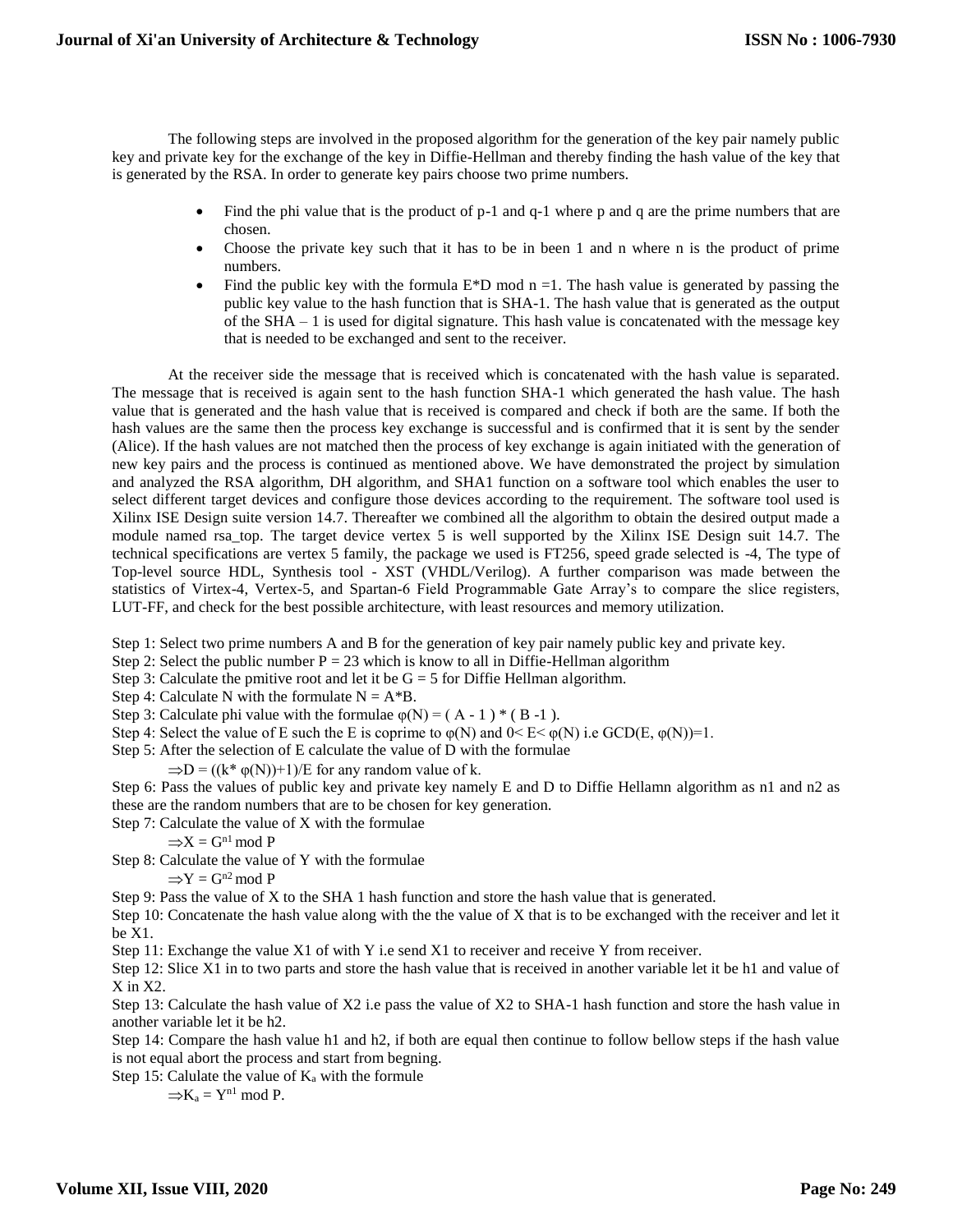Step 16: Calulate the value of  $K_b$  with the formule  $\Rightarrow$ K<sub>b</sub> = X1<sup>n2</sup> mod P. Therefore the share value is  $K = K_a = K_b$ RSA Key Pair Generator Public Key - E Private Key - D  $A = E$  B = D Compute X Compute Y Digital Signature  $\qquad \qquad$  Signature Verification  $\text{Compute } K_a$   $\qquad \qquad$   $\qquad \qquad$   $\qquad \qquad$   $\qquad \qquad \text{Compute } K_b$ 

**Figure 1 Proposed Hybrid RSA based Diffie Helman Key Exchange Algorithm**

The figure above is the block diagram it represents the flow of data in the proposed algorithm. The key pair is generated from the RSA key pair generator and the public and private keys are passed as a random values to the DH algorithm. In this algorithm before exchange process digital signature algorithm is used, so that it acts as a counter to man in the middle attack.



**Figure 2 Block diagram of Digital Signature Algorithm**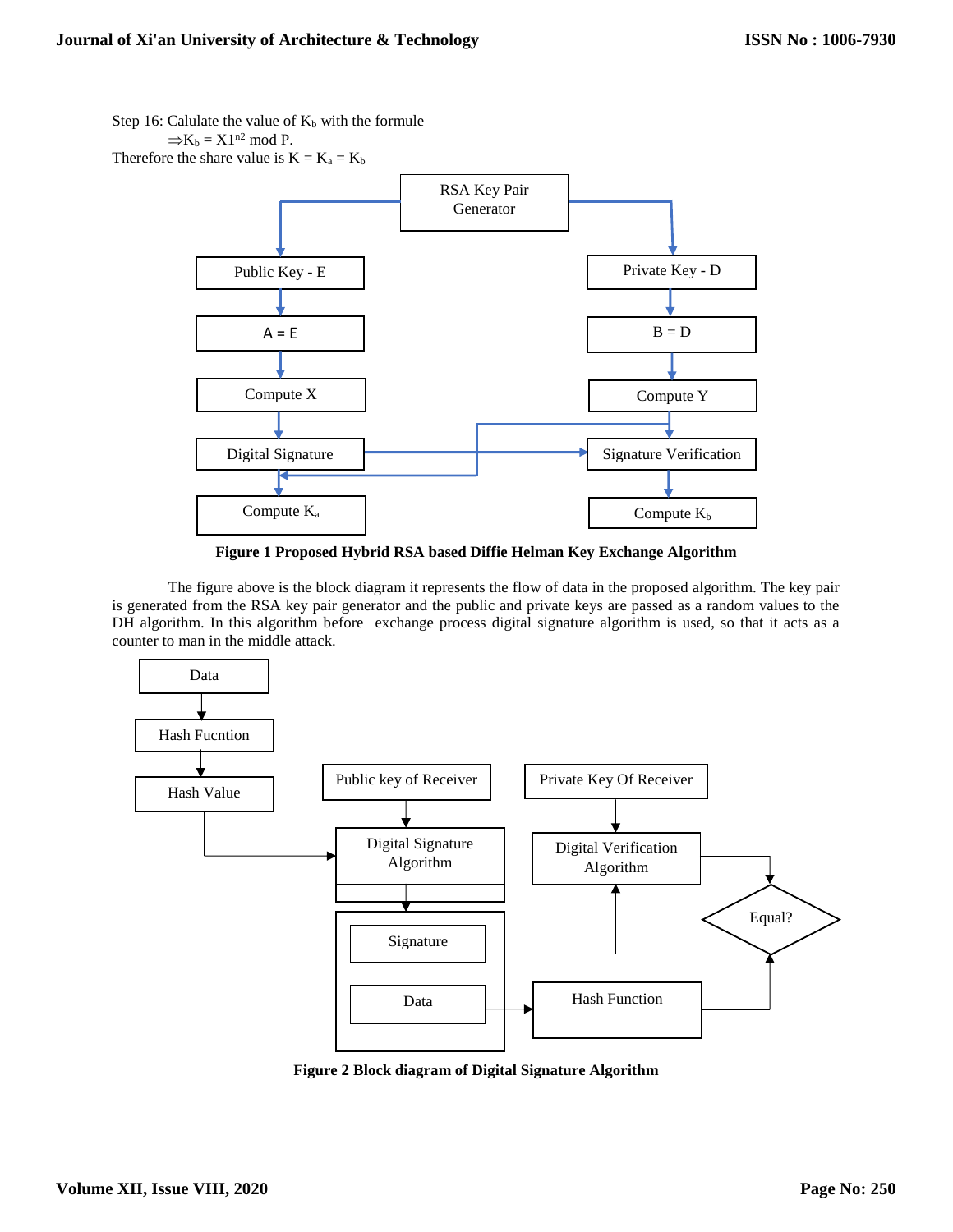#### *Typical example:*

Step 1: Select two prime numbers A and B for the generation of key pair namely public key and private key let it be 17, 19

Step 2: Select the public number  $P = 23$  which is known to all in Diffie-Hellman algorithm

Step 3: Calculate the primitive root and let it be  $G = 5$  for Diffie Hellman algorithm.

Step 4: Calculate N with the formulate  $N = A*B$ .

 $\Rightarrow$  N = A  $*$  B = 323

Step 3: Calculate phi value with the formulae  $\varphi(N) = (A - 1) * (B - 1)$ .

 $\Rightarrow \varphi(N) = (A - 1) * (B - 1) = (17 - 1) * (19 - 1)$ 

 $\Rightarrow \varphi(N) = 288$ 

Step 4: Select the value of E such the E is coprime to  $\varphi(N)$  and  $0 \le E \le \varphi(N)$  i.e GCD(E,  $\varphi(N)$ )=1.

#### $\Rightarrow$  E = 5

Step 5: After the selection of E calculate the value of D with the formulae  $D = ((k^* \varphi(N))+1)/E$  for any random value of k. Let it be 8

 $\Rightarrow$  D = ((k\* φ(N))+1)/E = ((8\*288)+1)/5  $\Rightarrow$  D = 461

Step 6: Pass the values of public key and private key namely E and D to Diffie Hellamn algorithm as n1 and n2 as these are the random numbers that are to be chosen for key generation.

 $\Rightarrow$  E = n1 = 5

$$
\Rightarrow D = 461 = n2
$$

Step 7: Calculate the value of X with the formulae  $X = G<sup>n1</sup>$  mod P

 $\Rightarrow$  X = G<sup>n1</sup> mod P = 5<sup>5</sup> mod 23

$$
\Rightarrow X = 20
$$

Step 8: Calculate the value of Y with the formulae  $Y = G^{n2} \mod P$ 

 $\Rightarrow$  Y = G<sup>n2</sup> mod P = 5<sup>461</sup> mod 23

$$
\Rightarrow Y = 14
$$

Step 9: Pass the value of X to the SHA 1 hash function and store the hash value that is generated. Let the hash value is stored in h.

The words generated for message X is as follows

Word[0]=32308000 Word[1]=0 Word[2]=0 Word[3]=0 Word[4]=0 Word[5]=0 Word[6]=0 Word[7]=0 Word[8]=0 Word[9]=0 Word[10]=0 Word[11]=0 Word[12]=0 Word[13]=0 Word[14]=0 Word[15]=10 Word[16]=64610000 Word[17]=0 Word[18]=20 Word[19]=c8c20000 Word[20]=0 Word[21]=40 Word[22]=91840001 Word[23]=20 Word[24]=c8c20080 Word[25]=23080003 Word[26]=0 Word[27]=100 Word[28]=46100006 Word[29]=a0 Word[30]=ebca0203 Word[31]=8c20006c Word[32]=59460001 Word[33]=400 Word[34]=18400099 Word[35]=23080283 Word[36]=af28080f Word[37]=308000b2 Word[38]=23080003 Word[39]=1080 Word[40]=42080067 Word[41]=a00 Word[42]=bca0203e Word[43]=c2000688 Word[44]=5e40014 Word[45]=4080 Word[46]=a7080912 Word[47]=138829f1 Word[48]=61c80fe Word[49]=8000b23 Word[50]=308002b2 Word[51]=af29088f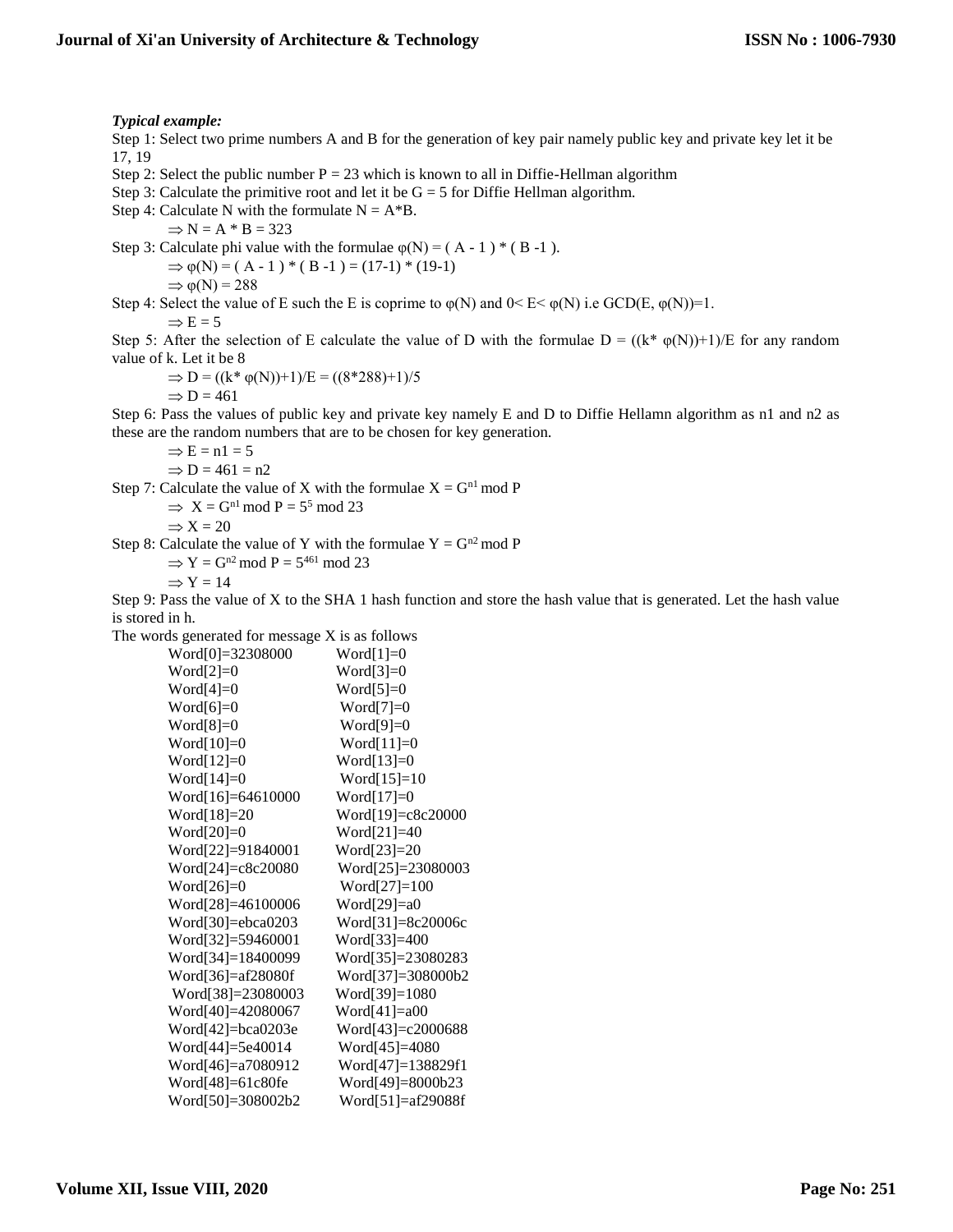| Word[52]=3880677     | Word[53]=a400          |
|----------------------|------------------------|
| Word[54]=d24203f2    | Word $[55] = 20006a0c$ |
| Word[56]=f168094f    | Word[57]=308408b2      |
| Word[58]=53889129    | Word[59]=38828f91      |
| Word[60]=23c00f87    | Word[61]=8000b8b0      |
| Word[62]=97a80b1e    | Word[63]=30908eb2      |
| Word[64]=8fe86766    | Word $[65] = a0000$    |
| Word $[66]=a02036bc$ | Word[67]=308688f0      |
| Word[68]=e4001405    | Word[69]=408000        |
| Word[70]=80912a7     | Word[71]=8829f013      |
| Word[72]=5a90fe00    | Word $[73]=b2b08$      |
| Word[74]=b082b002    | Word[75]=a52883a3      |
| Word[76]=a0c67728    | Word[77]=a40c00        |
| Word[78]=6ac3faf9    | Word[79]=30ea1312      |

In the above word 0-15 are generated by padding the input message and breaking the message into sixteen 32-bit blocks. The words 16-79 are generated with the formulae:  $Word[x] = (Word[x-3] xor Word[x-8] xor Word[x-14] xor Word[x-16])$  $Word[x] = Word[x]$  rotate left 1 time

Do 80 iteration to get the value of A,B,C,D,E. The value of A,B,C,D,E are as follows:

| <b>Iteration</b>        | $\mathbf{A}$   | B              |          | $\mathbf C$ | D        | E |
|-------------------------|----------------|----------------|----------|-------------|----------|---|
| $\boldsymbol{0}$        | f0b5e89d       | b2d37ac7       | abcd3f1d | 3e13ae5     | 10d1e12f |   |
| $\mathbf{1}$            | 25f2a8ab       | f0b5e89d       | ecb4deb1 | abcd3f1d    | 3e13ae5  |   |
| $\overline{c}$          | 8b5a973        | 25f2a8ab       | 7c2d7a27 | ecb4deb1    | abcd3f1d |   |
| $\overline{3}$          | 929654a        | 8b5a973        | c97caa2a | 7c2d7a27    | ecb4deb1 |   |
| $\overline{\mathbf{4}}$ | e8a0fbb1       | 929654a        | c22d6a5c | c97caa2a    | 7c2d7a27 |   |
| 5                       | ab4d5465       | e8a0fbb1       | 824a5952 | c22d6a5c    | c97caa2a |   |
| 6                       | fb709d4        | ab4d5465       | 7a283eec | 824a5952    | c22d6a5c |   |
| $\overline{7}$          | 3d9b3bec       | fb709d4        | 6ad35519 | 7a283eec    | 824a5952 |   |
| $8\,$                   | acf87aa        | 3d9b3bec       | 3edc275  | 6ad35519    | 7a283eec |   |
| 9                       | 7264f43b       | acf87aa        | f66cefb  | 3edc275     | 6ad35519 |   |
| 10                      | 1d5b1d1f       | 7264f43b       | 82b3e1ea | f66cefb     | 3edc275  |   |
| 11                      | 18f6cadb       | 1d5b1d1f       | dc993d0e | 82b3e1ea    | f66cefb  |   |
| 12                      | $277$ cale $5$ | 18f6cadb       | c756c747 | dc993d0e    | 82b3e1ea |   |
| 13                      | 912a8f6e       | $277$ cale $5$ | c63db2b6 | c756c747    | dc993d0e |   |
| 14                      | 22ac8b1f       | 912a8f6e       | 49df2879 | c63db2b6    | c756c747 |   |
| 15                      | be89ddcc       | 22ac8b1f       | a44aa3db | 49df2879    | c63db2b6 |   |
| 16                      | bfb88961       | be89ddcc       | c8ab22c7 | a44aa3db    | 49df2879 |   |
| 17                      | 243df120       | bfb88961       | 2fa27773 | c8ab22c7    | a44aa3db |   |
| 18                      | f62e657f       | 243df120       | 6fee2258 | 2fa27773    | c8ab22c7 |   |
| 19                      | e16a72b1       | f62e657f       | 90f7c48  | 6fee2258    | 2fa27773 |   |
| 20                      | 5c99f4bf       | e16a72b1       | fd8b995f | 90f7c48     | 6fee2258 |   |
| 21                      | 87f53dca       | 5c99f4bf       | 785a9cac | fd8b995f    | 90f7c48  |   |
| 22                      | e15e1286       | 87f53dca       | d7267d2f | 785a9cac    | fd8b995f |   |
| 23                      | c0b1b245       | e15e1286       | a1fd4f72 | d7267d2f    | 785a9cac |   |
| 24                      | 5db1f260       | c0b1b245       | b85784a1 | a1fd4f72    | d7267d2f |   |
| 25                      | f8622e74       | 5db1f260       | 702c6c91 | b85784a1    | a1fd4f72 |   |
| 26                      | b2e72402       | f8622e74       | 176c7c98 | 702c6c91    | b85784a1 |   |
| 27                      | 23383015       | b2e72402       | 3e188b9d | 176c7c98    | 702c6c91 |   |
| 28                      | 27b02de3       | 23383015       | acb9c900 | 3e188b9d    | 176c7c98 |   |
| 29                      | 2de597c5       | 27b02de3       | 48ce0c05 | acb9c900    | 3e188b9d |   |
| 30                      | 19375acc       | 2de597c5       | c9ec0b78 | 48ce0c05    | acb9c900 |   |
| 31                      | 7b669f48       | 19375acc       | 4b7965f1 | c9ec0b78    | 48ce0c05 |   |
| 32                      | 196414fb       | 7b669f48       | 64dd6b3  | 4b7965f1    | c9ec0b78 |   |
| 33                      | 9b9ac686       | 196414fb       | 1ed9a7d2 | 64dd6b3     | 4b7965f1 |   |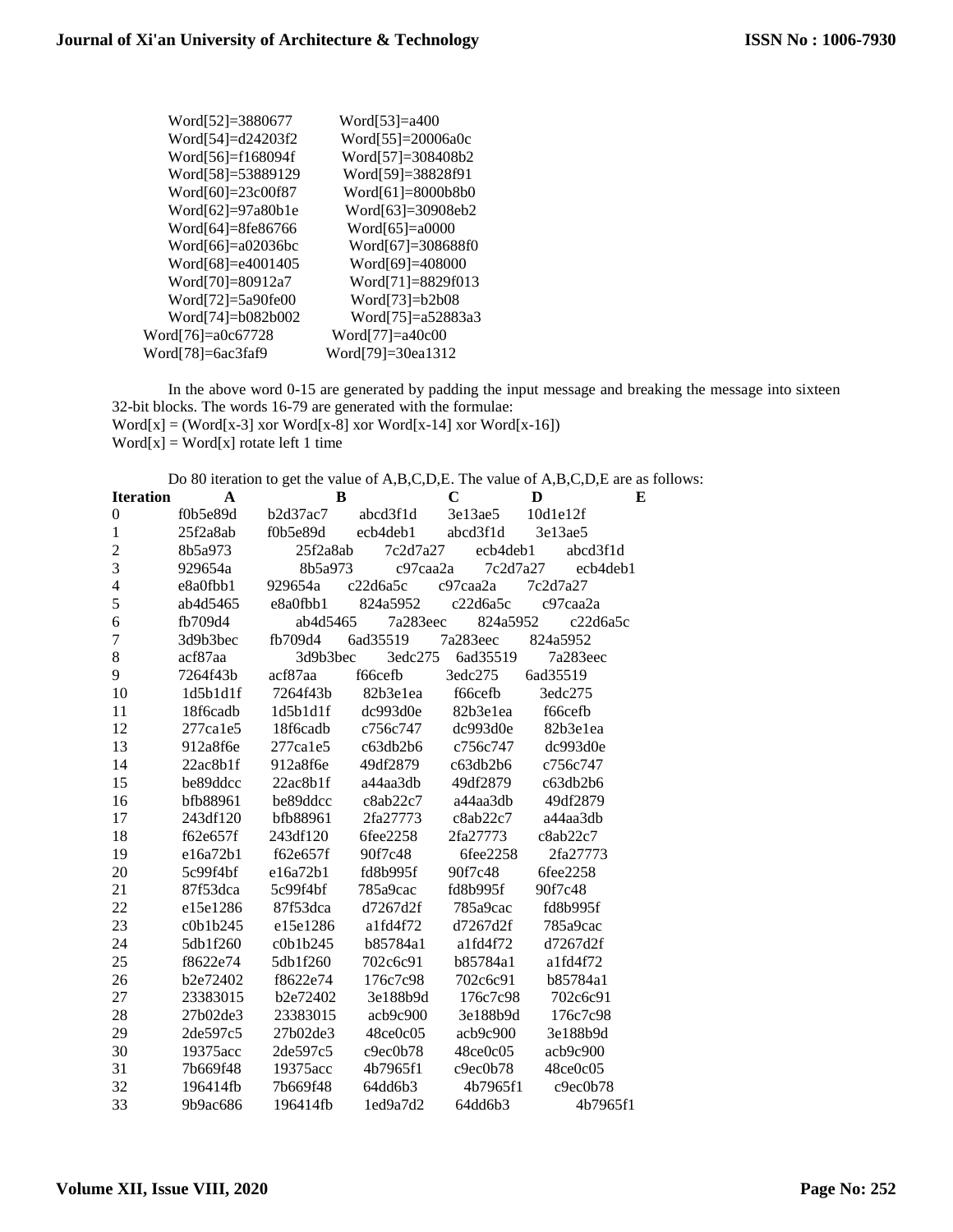| 34       | 47dc8898 | 9b9ac686 | c659053e        | 1ed9a7d2        | 64dd6b3         |
|----------|----------|----------|-----------------|-----------------|-----------------|
| 35       | d6db3c49 | 47dc8898 | a6e6b1a1        | c659053e        | 1ed9a7d2        |
| 36       | 3fa660c3 | d6db3c49 | 11f72226        | a6e6b1a1        | c659053e        |
| 37       | bc49b9c6 | 3fa660c3 | 75b6cf12        | 11f72226        | a6e6b1a1        |
| 38       | 1de76413 | bc49b9c6 | cfe99830        | 75b6cf12        | 11f72226        |
| 39       | 43d48f8e | 1de76413 | af126e71        | cfe99830        | 75b6cf12        |
| 40       | 514fea4e | 43d48f8e | c779d904        | af126e71        | cfe99830        |
| 41       | 505377da | 514fea4e | 90f523e3        | c779d904        | af126e71        |
| 42       | d6bb321b | 505377da | 9453fa93        | 90f523e3        | c779d904        |
| 43       | 804f53b5 | d6bb321b | 9414ddf6        | 9453fa93        | 90f523e3        |
| 44       | c3f35216 | 804f53b5 | f5aecc86        | 9414ddf6        | 9453fa93        |
| 45       | 35e9187d | c3f35216 | 6013d4ed        | f5aecc86        | 9414ddf6        |
| 46       | 690f8810 | 35e9187d | <b>b0fcd485</b> | 6013d4ed        | f5aecc86        |
| 47       | eb3d8a4d | 690f8810 | 4d7a461f        | <b>b0fcd485</b> | 6013d4ed        |
| 48       | c67c2099 | eb3d8a4d | 1a43e204        | 4d7a461f        | <b>b0fcd485</b> |
| 49       | 631871c9 | c67c2099 | 7acf6293        | 1a43e204        | 4d7a461f        |
| 50       | ca73a16a | 631871c9 | 719f0826        | 7acf6293        | 1a43e204        |
| 51       | 1a9c354b | ca73a16a | 58c61c72        | 719f0826        | 7acf6293        |
| 52       | b9d0d7ab | 1a9c354b | b29ce85a        | 58c61c72        | 719f0826        |
| 53       | 55729ad3 | b9d0d7ab | c6a70d52        | b29ce85a        | 58c61c72        |
| 54       | 1b0c0504 | 55729ad3 | ee7435ea        | c6a70d52        | b29ce85a        |
| 55       | 89afcd97 | 1b0c0504 | d55ca6b4        | ee7435ea        | c6a70d52        |
| 56       | 5c80ac12 | 89afcd97 | 6c30141         | d55ca6b4        | ee7435ea        |
| 57       | c3f90358 | 5c80ac12 | e26bf365        | 6c30141         | d55ca6b4        |
| 58       | 7de50112 | c3f90358 | 97202b04        | e26bf365        | 6c30141         |
| 59       | 4e6a9341 | 7de50112 | 30fe40d6        | 97202b04        | e26bf365        |
| 60       | 781c97ab | 4e6a9341 | 9f794044        | 30fe40d6        | 97202b04        |
| 61       | c7042ecc | 781c97ab | 539aa4d0        | 9f794044        | 30fe40d6        |
| 62       | 288e5aa1 | c7042ecc | de0725ea        | 539aa4d0        | 9f794044        |
| 63       | f6d194e7 | 288e5aa1 | 31c10bb3        | de0725ea        | 539aa4d0        |
| 64       | 4f60e002 | f6d194e7 | 4a2396a8        | 31c10bb3        | de0725ea        |
| 65       | 21c2f205 | 4f60e002 | fdb46539        | 4a2396a8        | 31c10bb3        |
| 66       | cd99587c | 21c2f205 | 93d83800        | fdb46539        | 4a2396a8        |
| 67       | 47e6a043 | cd99587c | 4870bc81        | 93d83800        | fdb46539        |
| 68       | bf1d2079 | 47e6a043 | 3366561f        | 4870bc81        | 93d83800        |
| 69       | 7f0fd3ea | bf1d2079 | d1f9a810        | 3366561f        | 4870bc81        |
| 70       | 5a59ecc3 | 7f0fd3ea | 6fc7481e        | d1f9a810        | 3366561f        |
| 71       | 9261d457 | 5a59ecc3 | 9fc3f4fa        | 6fc7481e        | d1f9a810        |
| 72       | ed8542ff | 9261d457 | d6967b30        | 9fc3f4fa        | 6fc7481e        |
|          | c611f096 | ed8542ff | e4987515        | d6967b30        | 9fc3f4fa        |
| 73<br>74 | bc72c684 | c611f096 | fb6150bf        | e4987515        | d6967b30        |
| 75       | ae63667c | bc72c684 | b1847c25        | fb6150bf        | e4987515        |
| 76       | 12c667c6 | ae63667c | 2f1cb1a1        | b1847c25        | fb6150bf        |
| 77       | 5030c34f | 12c667c6 | 2b98d99f        | 2f1cb1a1        | b1847c25        |
| 78       | 305b2d6  | 5030c34f | 84b199f1        | 2b98d99f        | 2f1cb1a1        |
| 79       | 8a39646a | 305b2d6  | d40c30d3        | 84b199f1        | 2b98d99f        |
|          |          |          |                 |                 |                 |

Calculate the total hash with the formulae

 $\Rightarrow$ H0 = H0 + A  $\Rightarrow$  H1 = H1 + B  $\Rightarrow$ H2 = H2 + C  $\Rightarrow$ H3 = H3 + D  $\Rightarrow$ H4 = H4 + E

Now in the present example

 $H_0 = b2d37ac7 + 8a39646a = 3d0cdf3$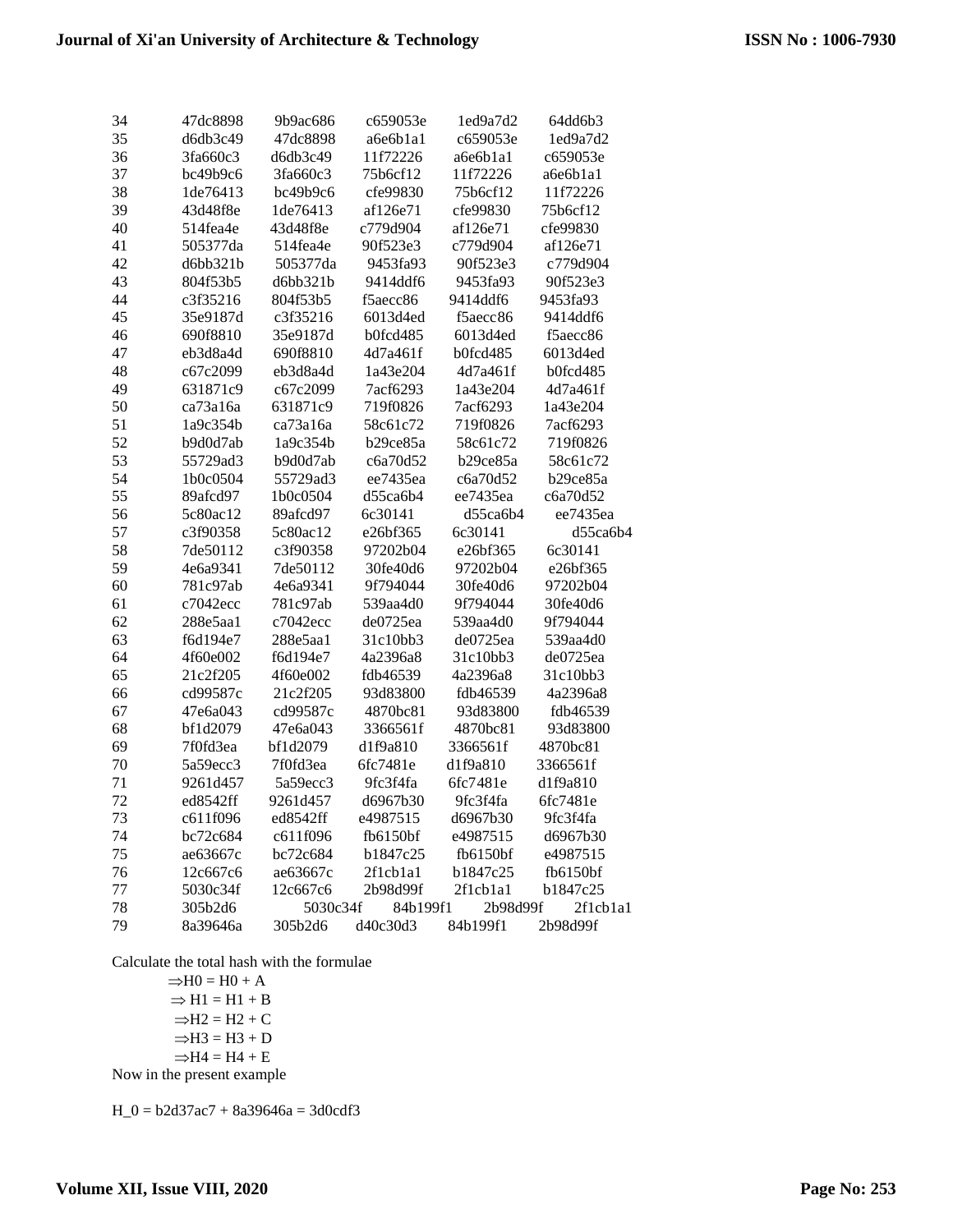$H_1 = af34fc76 + 305b2d6 = b23aaf4c$ H  $2 = 03e13ae5 + d40c30d3 = d7ed6bb8$  $H_3 = 10d1e12f + 84b199f1 = 95837b20$  $H_4 = f5b25ca1 + 2b98d99f = 214b3640$ 

Finally

- $\Rightarrow$  Message Digest is 3d0cdf31 b23aaf4c d7ed6bb8 95837b20 214b3640
- $\Rightarrow$  The above mentioned value is the hash value of the messag "20"

Step 10: Concatenate the hash value along with the the value of X that is to be exchanged with the receiver and let it be X1.

This concatenation process can be done in many no of ways for example break the has code into 3 parts and place the X value at the starting of the third part. The concatenated value for this example is X1

 $\Rightarrow$  X1 = 203d0cdf31b23aaf4cd7ed6bb895837b20214b3640

Step 11: Exchange the value X1 of with Y i.e send X1 to receiver and receive Y from receiver. Step 12: Slice X1 in to two parts and store the hash value that is received in another variable let it be h1 and value of X in X2.

 $\Rightarrow$  X2 = 20

 $\Rightarrow$ 3d0cdf31 b23aaf4c d7ed6bb8 95837b20 214b3640

Step 13: Calculate the hash value of X2 i.e pass the value of X2 to SHA-1 hash function and store the hash value in another variable let it be h2.

 $\Rightarrow$ X2=20  $\Rightarrow$ h2 = 3d0cdf31 b23aaf4c d7ed6bb8 95837b20 214b3640

Step 14: Compare the hash value h1 and h2, if both are equal then continue to follow bellow steps if the hash value is not equal abort the process and start from begning.

 $\Rightarrow$  h1 = 3d0cdf31 b23aaf4c d7ed6bb8 95837b20 214b3640 = h2

Step 15: Calulate the value of  $K_a$  with the formule  $K_a = Y^{n1} \mod P$ .  $\Rightarrow$  K<sub>a</sub> = Y<sup>n1</sup> mod P = 14<sup>5</sup> mod 23  $\Rightarrow$  K<sub>a</sub> = 15

Step 16: Calulate the value of  $K_b$  with the formule  $K_b = X1^{n2}$  mod P.

 $\Rightarrow$  K<sub>b</sub> = X1<sup>n2</sup> mod P = 20<sup>461</sup> mode 23

 $\Rightarrow$  K<sub>b</sub> = 15

Therefore the share value is  $K = K_a = K_b = 15$ .

#### **IV**. **IMPLEMENTATION RESULTS AND ITS DISCUSSION**

The synthesis and simulation of the proposed RSA based Diffie-Hellman using Key using Digital Signature algorithm is done using Verilog, Xilinx ISE Design Suite Version 14.7. Xilinx is a Integrated Synthesis Environment, it is used for the analysis like performance, execution and implementation of Hardware descriptive language (HDL) structures. The user interface of Xilinx is user friendly and can be easily understood for better understanding of ISE. It allows the user to set up modules, synthesize and combine designs, implement the design on hardware, perform timing evaluation, study RTL schematics, simulate the code with test benches and map the pins on the required target device. It gives a structure to the design only for FPGA products from Xilinx, not any other brand platforms. For circuit synthesis and design Xilinx ISE is used while for testing ISIM or Model Sim test system is used. There are two stages in the implementation of the proposed algorithm. The first stage is the software implementation of the algorithm and the second stage is a hardware implementation of the algorithm in Field-Programmable Gate Array. The proposed algorithm has been implemented in different FPGAs. The FPGA boards have been selected for the optimum performance for the proposed algorithm. The FPGA boards that are selected are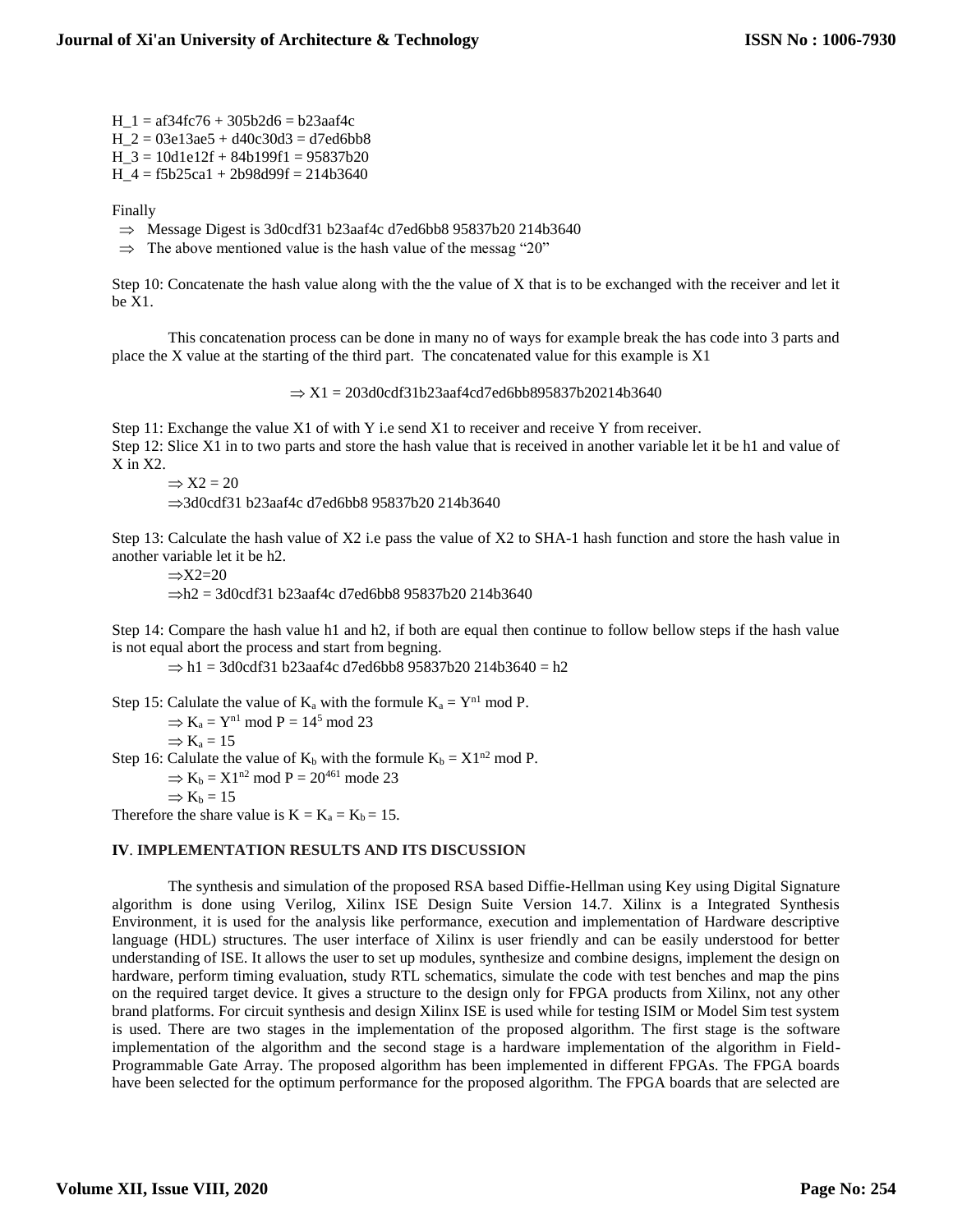| Xilinx ISE Design Suit 14.7 running on Windows 10 |                                                          |  |  |  |  |  |
|---------------------------------------------------|----------------------------------------------------------|--|--|--|--|--|
| $\Delta$                                          | Xilinx                                                   |  |  |  |  |  |
| Final release                                     | $ 14.7 /$ October 23, 2013; 6 years ago                  |  |  |  |  |  |
|                                                   | Operating system  RHEL, SLED, FreeBSD, Microsoft Windows |  |  |  |  |  |
| Size                                              | 6.1 Gigabytes                                            |  |  |  |  |  |
| Available in                                      | English                                                  |  |  |  |  |  |
| Type                                              | EDA                                                      |  |  |  |  |  |
| License                                           | Shareware                                                |  |  |  |  |  |

Spartan 3, Spartan 6, and Vertex 4. The no of resources that are used by multiple FPGA boards is also compared and analyzed. The results obtained have been verified and are in accordance with the desired output.

## **4.1 RTL Schematic of Top Module**

The below figure shows the hardware outline of the overall proposed algorithm, p and q represents the prime numbers that are to be chosen to generate key pairs. K1 and k2 represents the keys that are to be exchanged in between the exchange process k1 is considered as a message and digital signature is generated.





**Figure 4 Schematic model zoomed in**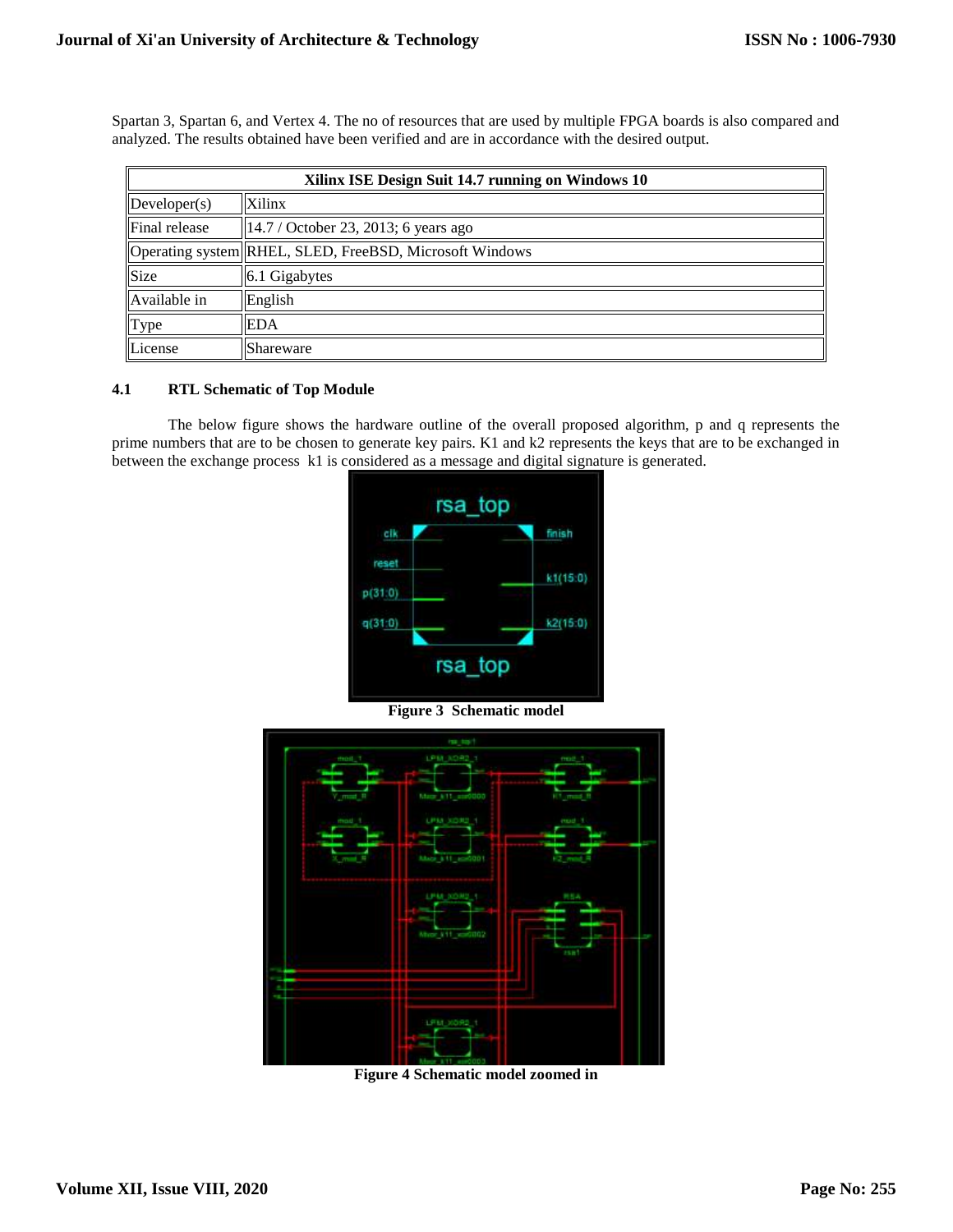This above figure 3 and 4 is the zoomed-in version of the schematic model of the proposed algorithm. It clearly shows the interconnection between the module that are synthesized for the hardware implementation of the proposed algorithm. Mod represents the function to find the reminder for the keypair generation process. The modules that are present in the above figure are the submodule of the rsa\_top module i.e. these are present in the top module in Figure 5



**Figure 5 Schematic model zoomed out**

| Edit<br><b>VIEW</b>                                                                                                                                                                                                                                                                                                                                                                                                                                            | Smulation                               | Wimdow<br>Leytrat          | Help                                    |                           |                                                                                                                                                                                                                                                                                                                                                                                            |                 |                                              |                     |
|----------------------------------------------------------------------------------------------------------------------------------------------------------------------------------------------------------------------------------------------------------------------------------------------------------------------------------------------------------------------------------------------------------------------------------------------------------------|-----------------------------------------|----------------------------|-----------------------------------------|---------------------------|--------------------------------------------------------------------------------------------------------------------------------------------------------------------------------------------------------------------------------------------------------------------------------------------------------------------------------------------------------------------------------------------|-----------------|----------------------------------------------|---------------------|
|                                                                                                                                                                                                                                                                                                                                                                                                                                                                |                                         |                            |                                         |                           | 00 A A I   0 5 H 5 > A Q A A B A B + 1 f + 1 0 + A 100 A 4                                                                                                                                                                                                                                                                                                                                 |                 |                                              |                     |
| $\mathbf{x}$                                                                                                                                                                                                                                                                                                                                                                                                                                                   | $H \square B \times$                    |                            |                                         |                           |                                                                                                                                                                                                                                                                                                                                                                                            | 11.925.494.05   |                                              |                     |
| w                                                                                                                                                                                                                                                                                                                                                                                                                                                              | Simulation Ob.                          | Name                       | Makuur                                  |                           | 1,925,980 pm<br>11,925,965 de                                                                                                                                                                                                                                                                                                                                                              | 1.925.970 pm    | 1,925,975 pm                                 | 1,925.900 pm        |
| Instance and Process                                                                                                                                                                                                                                                                                                                                                                                                                                           | <b>CAR US</b>                           | 鹧<br><b>RAT</b><br>0.31(1) | 008000000                               |                           |                                                                                                                                                                                                                                                                                                                                                                                            |                 |                                              |                     |
| rea top                                                                                                                                                                                                                                                                                                                                                                                                                                                        | <b>Object No</b>                        | (231.0)<br>mat.            | gospeccon                               |                           |                                                                                                                                                                                                                                                                                                                                                                                            |                 |                                              |                     |
| gibi                                                                                                                                                                                                                                                                                                                                                                                                                                                           | $-001$                                  | m                          | $\blacksquare$                          |                           |                                                                                                                                                                                                                                                                                                                                                                                            |                 |                                              |                     |
|                                                                                                                                                                                                                                                                                                                                                                                                                                                                | $1$<br>HTD.<br>dk                       | <b>WE FRIGHT</b>           | ٠                                       |                           |                                                                                                                                                                                                                                                                                                                                                                                            |                 |                                              |                     |
|                                                                                                                                                                                                                                                                                                                                                                                                                                                                | nex.                                    | <b>m</b> fascin<br>击       | E.                                      |                           |                                                                                                                                                                                                                                                                                                                                                                                            |                 |                                              |                     |
|                                                                                                                                                                                                                                                                                                                                                                                                                                                                | Sn-<br>331                              | <b>My stitle</b><br>ring.  | cospondati                              | 60000                     | 0000000000301100<br>0000000000001100                                                                                                                                                                                                                                                                                                                                                       |                 | 00000000000000000<br><b>MAGAZING COMPANY</b> | 100000000000011     |
|                                                                                                                                                                                                                                                                                                                                                                                                                                                                | 4.31                                    | k305.0<br>3(15:0)          | gnansgons<br>dospsecope                 | 100030                    |                                                                                                                                                                                                                                                                                                                                                                                            | 10000000000000  |                                              | sa mondo o canderal |
|                                                                                                                                                                                                                                                                                                                                                                                                                                                                | <b>SO</b><br>$-611$                     | b(15:0)                    | gospeccept 00000                        |                           |                                                                                                                                                                                                                                                                                                                                                                                            | 000000000000000 |                                              |                     |
|                                                                                                                                                                                                                                                                                                                                                                                                                                                                | $-11$                                   | 17530<br>m                 | gospegeoci                              |                           |                                                                                                                                                                                                                                                                                                                                                                                            | 000000000000000 |                                              |                     |
|                                                                                                                                                                                                                                                                                                                                                                                                                                                                | <b>RSI</b><br><b>CO</b>                 | <b>MY 11501</b>            | 000000000                               | 00000                     |                                                                                                                                                                                                                                                                                                                                                                                            | 000000000000000 |                                              |                     |
|                                                                                                                                                                                                                                                                                                                                                                                                                                                                | d3<br>ь<br>۰.                           |                            |                                         | 1.1: 1,925,968 ps         |                                                                                                                                                                                                                                                                                                                                                                                            |                 |                                              |                     |
|                                                                                                                                                                                                                                                                                                                                                                                                                                                                | <b>AD</b><br>ъ<br>œ<br><b>Bai</b><br>y. | $\cdot$                    | $(1 - 1)$ (10)<br>-                     |                           |                                                                                                                                                                                                                                                                                                                                                                                            |                 |                                              | $\mathbf{r}$<br>÷   |
| A tratanc M (B)                                                                                                                                                                                                                                                                                                                                                                                                                                                |                                         | <b>IRS</b>                 | Default, with                           |                           | o                                                                                                                                                                                                                                                                                                                                                                                          |                 |                                              |                     |
| Console                                                                                                                                                                                                                                                                                                                                                                                                                                                        |                                         |                            |                                         |                           |                                                                                                                                                                                                                                                                                                                                                                                            |                 |                                              | 中口是                 |
| Time resolution is 1.00<br>Smulator is doing circuit inclusion brocess.<br>Finished drawt initialization process.<br><b>Distance</b><br># tem force add (/rss top/p) 13-radix unsigned<br><b>Bilinos</b><br># am force add (Asa_top/g) 17-radio unsigned<br><b>Pitterin</b><br># sen force add (/rss top/dk) 1 -radix bin -railue 0 -radix bin -fine 5 ps -repeat 30 ps<br><b>Namo</b><br># sim force add (/rss_tup/reset) 1 +adv.bm<br>25imo-<br># nat 1.00um |                                         |                            |                                         |                           | 17/19 20:00 TAX CONTRACTOR OF THANKING AND 12 DOG AND THE REMEMBER OF CHARGES WAS TRUSTED AS TO THE DRIVING WAS TRUSTED FOR THE RESIDENCE WAS ARRESTED FOR THE RESIDENCE OF DRIVING WAS ARRESTED FOR THE RESIDENCE OF THE RESI<br>WARNING File "Dulcoa hubsit isabaa mass" Line SA. For instance isa hop K2 med R/, width 19 of formal port Q is not equal to width 16 of actual squal for |                 |                                              |                     |
| Phimo-                                                                                                                                                                                                                                                                                                                                                                                                                                                         |                                         |                            |                                         |                           |                                                                                                                                                                                                                                                                                                                                                                                            |                 |                                              |                     |
| <b>Life</b> Consuler                                                                                                                                                                                                                                                                                                                                                                                                                                           | Completion Log                          |                            | C Dreakpoints   A First in Plas Toxicha | <b>Part Search Reauty</b> |                                                                                                                                                                                                                                                                                                                                                                                            |                 |                                              |                     |

**Figure 6 Output of the proposed algorithm**

In the above figure 6 p and q represents the prime numbers chosen to generate key pair. The variable a, b, c, f are intermediates in the process of key generation. K1 and K2 are the keys that are to be exchanged as in the Diffie Hellman algorithm.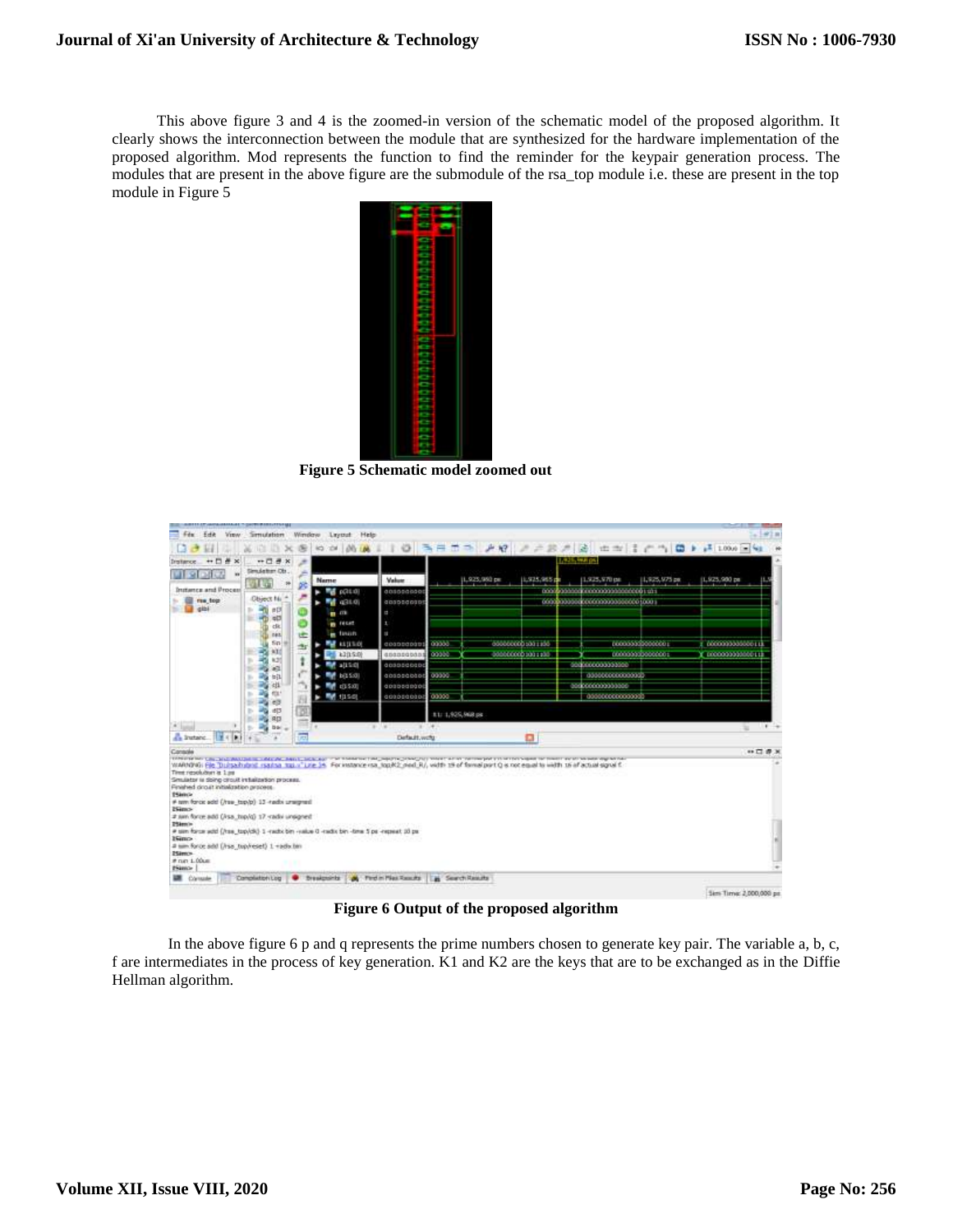| is to the 1 lost 1 Detail with     |                                                                                 |                      |                             |                           |                    |                                  |                |                                            |                  |                      | s<br>$\frac{1}{2}$<br>- 30 |
|------------------------------------|---------------------------------------------------------------------------------|----------------------|-----------------------------|---------------------------|--------------------|----------------------------------|----------------|--------------------------------------------|------------------|----------------------|----------------------------|
|                                    | The Life time Southern Wedner Land, Help                                        |                      |                             |                           |                    |                                  |                |                                            |                  |                      | $1 - 0.7$                  |
|                                    | □透明公   2002年度《国内传播》100 马尔丁》 产卵 产产器产品 地面注定作用文件 mojika 1 Green                    |                      |                             |                           |                    |                                  |                |                                            |                  |                      |                            |
| Herata, HO 8.8, Davis              | Showing (Reele for Calve)                                                       | 林四季花 法               |                             |                           |                    |                                  | والمستبد       |                                            |                  |                      |                            |
| $2 - 14$                           | <b>WY WWW</b>                                                                   |                      | <b><i><u>Rated</u></i></b>  | <b>Tiles</b>              | <b>MOJINARY</b>    | WORTH.                           | <b>HALFALS</b> | AVIVE, 2012 <sup>7</sup> and               | (494, 2002 apr.) | pa, texas            | L00L301a                   |
| <b>Industry and Premix</b>         |                                                                                 |                      | . M restrict                | <b>CT48U FC Le T100</b>   |                    |                                  |                | <b>IT EXTERNOONING STEERING AND</b>        |                  |                      |                            |
| <b>Light</b>                       | Otject Kame<br><b>Mag</b><br>- all numbers<br><b>HARRASSERIEL AVE</b>           | <b>Date Type</b>     | a red next                  |                           |                    |                                  |                |                                            |                  |                      |                            |
|                                    | ig not less                                                                     | inge                 | $2 - 4$                     |                           |                    |                                  |                |                                            |                  |                      |                            |
|                                    | ig Arra<br>÷<br>10 m                                                            | tage<br><b>Skide</b> | $\bullet$<br>$+10$          |                           |                    |                                  |                |                                            |                  |                      |                            |
|                                    | <b>Hart</b>                                                                     | 1mph                 | 击<br>$= 10$                 |                           |                    |                                  |                |                                            |                  |                      |                            |
|                                    | 5.14<br>5 25 Mi Bodd<br>SLIDNIKISHISS, ANN                                      | <b>THEFT</b>         | $\rightarrow$ M an event to | <b>STERN COMPANY</b>      | <b>TERRITO MAR</b> | <b>Shone and a manufacturers</b> | noomin         | <b>processing and a control of the ASS</b> | moornim          | <b>Antiquisition</b> |                            |
|                                    | 1 20 mg/myhili.                                                                 | <b>Array</b>         | > M Highland Cold           | <b>Manager</b>            |                    |                                  | ARROUNDED AT   |                                            |                  |                      |                            |
|                                    | <b>&gt; 图 WING</b><br>SISSASISISTELL. Aves<br>C 25 km stars. Imministrator, and |                      | <b>BE WORK</b>              | <b>STREETING</b>          |                    |                                  |                | <b>BRISBING - BRASS</b>                    |                  |                      |                            |
|                                    |                                                                                 |                      | <b>N</b> Min. mane(1)       | <b><i>EBSERBALDER</i></b> |                    |                                  | 000000000000   | incontrol                                  |                  |                      |                            |
|                                    |                                                                                 |                      |                             |                           |                    |                                  |                |                                            |                  |                      |                            |
|                                    |                                                                                 |                      |                             |                           |                    |                                  |                |                                            |                  |                      |                            |
|                                    |                                                                                 |                      |                             |                           |                    |                                  |                |                                            |                  |                      |                            |
|                                    |                                                                                 |                      |                             |                           |                    |                                  |                |                                            |                  |                      |                            |
|                                    |                                                                                 |                      |                             |                           |                    |                                  |                |                                            |                  |                      |                            |
|                                    |                                                                                 |                      |                             |                           |                    |                                  |                |                                            |                  |                      |                            |
|                                    |                                                                                 |                      |                             |                           |                    |                                  |                |                                            |                  |                      |                            |
|                                    |                                                                                 |                      |                             |                           |                    |                                  |                |                                            |                  |                      |                            |
|                                    |                                                                                 |                      |                             |                           |                    |                                  |                |                                            |                  |                      |                            |
|                                    |                                                                                 |                      |                             |                           | 11:99.09.pc        |                                  |                |                                            |                  |                      |                            |
|                                    |                                                                                 |                      |                             |                           | TO ALL             |                                  |                |                                            |                  |                      | 58.1                       |
| <b>IE HIP</b> (41)<br>Atoms.       |                                                                                 | ×                    |                             | <b>Silviano</b>           |                    |                                  | a              |                                            |                  |                      |                            |
| 248                                |                                                                                 |                      |                             |                           |                    |                                  |                |                                            |                  |                      | $+58k$                     |
| THE SHOW IS                        | <b>Funni</b>                                                                    |                      |                             |                           |                    |                                  |                |                                            |                  |                      |                            |
| Till brike de<br>164               | <b>Event</b>                                                                    |                      |                             |                           |                    |                                  |                |                                            |                  |                      |                            |
| Sticket &<br><b>Sec</b>            | turet                                                                           |                      |                             |                           |                    |                                  |                |                                            |                  |                      |                            |
|                                    |                                                                                 |                      |                             |                           |                    |                                  |                |                                            |                  |                      |                            |
| <b>S.I. roles</b> to<br>in the     | <b>Lugar</b>                                                                    |                      |                             |                           |                    |                                  |                |                                            |                  |                      |                            |
| <b>There</b>                       | Crossering . Salarra & Printfielborn . & Sanfrick                               |                      |                             |                           |                    |                                  |                |                                            |                  |                      |                            |
| ⋑<br>Corsole                       |                                                                                 |                      |                             |                           |                    |                                  |                |                                            |                  |                      |                            |
| Mark Resulting that representation |                                                                                 |                      |                             |                           |                    |                                  |                |                                            |                  |                      | In Tex URUEs:              |

**Figure 6.5 Output of SHA 1 hash function**

The above figure shows that the hash value that is generated after passing the message that is key k1 to SHA 1 hash function.

## **4.2 Comparision of Different FPGA's**

| Table 6.9 Comparison of FPGA's |                    |                                   |                                            |                                           |                                    |                       |  |  |  |  |
|--------------------------------|--------------------|-----------------------------------|--------------------------------------------|-------------------------------------------|------------------------------------|-----------------------|--|--|--|--|
| <b>FPGA Type</b>               | slice<br>registers | Number of Number of<br>slice LUTs | Number of<br>fully used<br>LUT-FF<br>pairs | Number of<br><b>Bonded</b><br><b>IOBs</b> | Number of<br><b>BUFG/BUFGCTRLs</b> | Number of<br>DSP48E1s |  |  |  |  |
| Virtex-4                       | 5750               | 2528                              | 10542                                      | 323                                       |                                    | 11                    |  |  |  |  |
| Virtex-5                       | 341                | 13565                             | 253                                        | 99                                        |                                    | 24                    |  |  |  |  |
| Spartan-6                      | 2589               | 10177                             | 2252                                       | 323                                       |                                    | 11                    |  |  |  |  |



**Figure 7 Comparison of resource consumed by different FPGA's**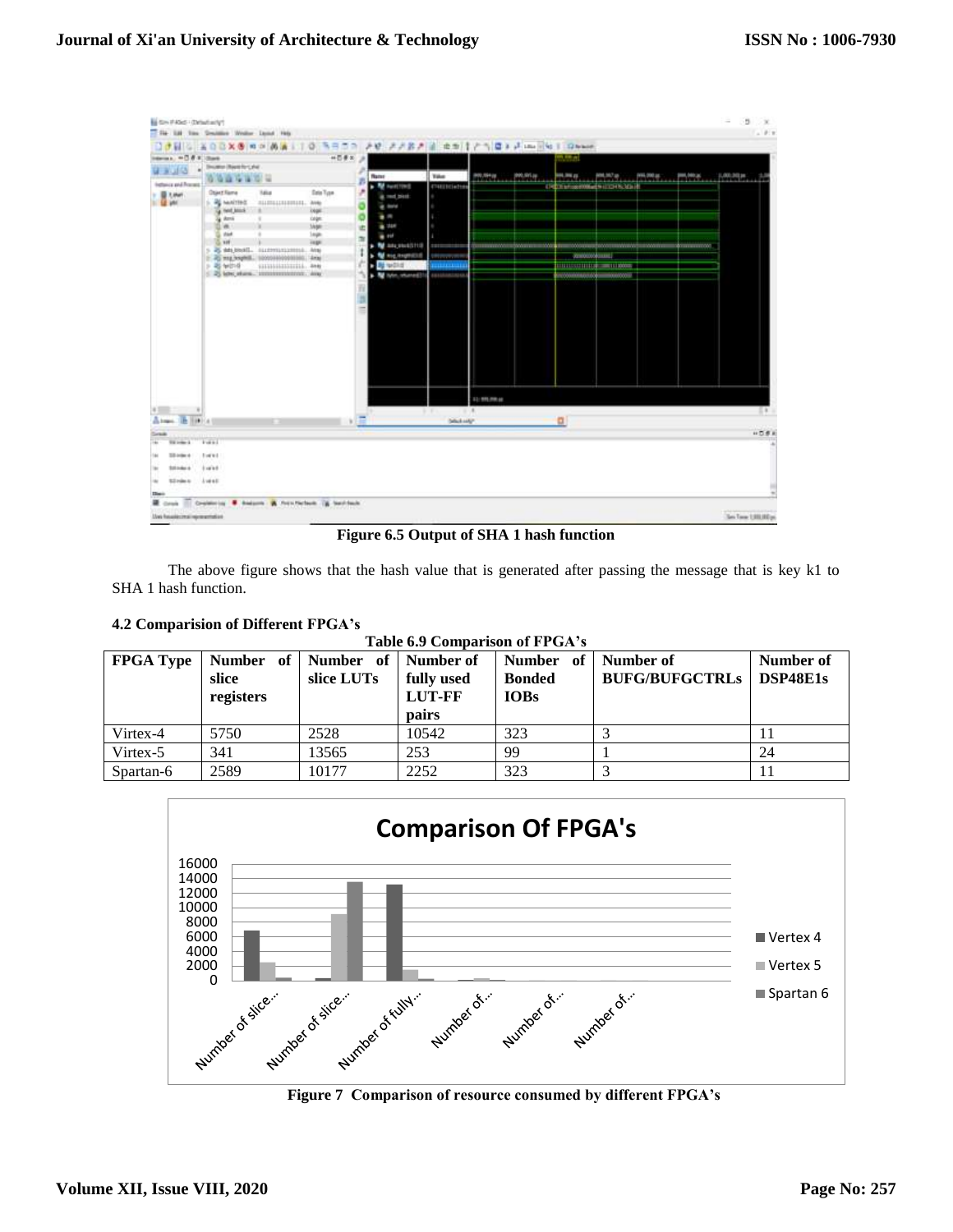### **V. CONCLUSION AND FUTURE WORK**

This project is the combination of three algorithms for key generation, digital signature, and authentication, and generated hash value has been presented. The proposed algorithm is simulated in Xilinx 14.7 ISE Design Suite. The technical specifications are vertex 5 family, the package we used is FT256, speed grade selected is -4, The type of Top-level source HDL, Synthesis tool XST (VHDL/Verilog). Various parameters like Slice logic utilization, the number of pins used, etc. have been analyzed, for 4 FPGA boards namely Virtex-4, Spartan 3, and Spartan-6 boards. The key pair that is to be shared is generated by the RSA. This key pair is generated by choosing large prime numbers. One of the generated keys is passed to a hash function that is SHA -1. The generated hash value is concatenated with the key and sent to the receiver. At the receiver end the hash value that is concatenated with the message is compared with a hash value that is generated by passing the message that is received to the hash function. If both the hash values are the same then a secure session is established, if the hash value is not matched then the keys are generated again and shared. The time complexity of the algorithm can be further revised and optimized for the better performance and efficiency of the proposed algorithm. The key size for digital signature can be revised for low memory consumption. Further it can be made more secure with better digital signature algorithms. A grater no of encryption layers can be used for more security. Instead of using RSA for generating key pair, Elliptic curve cryptography can be used for better key length and strength of it. Instead of SHA – 1 more better hashing algorithms can be used for higher security. The usage of memory in FPGA can be optimized further.

#### **REFERENCES**

- [1] Lee, S., Cho, S. M., Kim, H.,&Hong,S. "A Practical Collision-Based Power Analysis on RSA Prime Generation and Its Countermeasure". IEEE Access,vol-7,2019
- [2] Zhang, J., & Qu, G. (2019). "Recent Attacks and Defenses on FPGA-based Systems". ACM Transactions on Reconfigurable Technology and Systems, Volume: 12, Issue: 3, 2019
- [3] Paul, R., & Shukla, S. (2018). "Partitioned security processor architecture on FPGA platform". IET Computers & Digital Techniques, Volume: 12 , Issue: 5 , 9 2018
- [4] M.Khalil , M.Nazrin , Y.W. Hau, Implementation of SHA-2 Hash Function for a Digital Signature System-on-Chip in FPGA, International Conference on Electronic Design, 2018
- [5] Amit Thobbi, ShriniwasDhage, Pritesh Jadhav and Akshay Chandrachood, "Implementation of RSA Encryption Algorithm on FPGA" American Journal of Engineering Research (AJER), Volume-4, Issue-6, 2015
- [6] Kim, J., Schmieder, M., Peter, M., Chung, H., Choi, S.-W., Kim, I., & Han, Y. (2018). "A Comprehensive Study on mmWave-based Mobile Hotspot Network System for High-Speed Train Communications". IEEE Transactions on Vehicular Technology, Volume: 68 , Issue: 3 , 2019
- [7] Na Qi Jing Pan Qun Ding, The implementation of FPGA-based RSA public-key algorithm and its application in mobile-phone SMS encryption systemInternational Conference on Instrumentation, Measurement, Computer, Communication and Control , 2011.
- [8] Wankai Tang, Xiang Li, Jun Yan Dai, Shi Jin, Yong Zeng, Qiang Cheng, Tie Jun Cui, "Wireless communications with programmable metasurface : Transceiver design and experimental results", IEEE China Communications, Volume: 16 , Issue: 5, 2019
- [9] Hridoy Jyoti Mahanta, Ajoy Kumar Khan, "Securing RSA against power analysis attacks through non-uniform exponent partitioning with randomisation". IET Information Security, Volume: 12 , Issue: 1 , 2018
- [10] Turan, F., & Verbauwhede, I. (2019). "Compact and Flexible FPGA Implementation of Ed25519 and X25519". ACM Transactions on Embedded Computing Systems, Volume 18, Issue 3, 2019
- [11] K.,Rebeiro, C., & Hazra, A. (2018). "An Algorithmic Approach to Formally Verify an ECC Library". ACM Transactions on Design Automation of Electronic Systems, Volume 23 Issue 5, October 2018
- [12] Khan, Z. U. A., & Benaissa, M. (2017). "High-Speed and Low-Latency ECC Processor Implementation Over GF( \$2^{m})\$ on FPGA". IEEE Transactions on Very Large Scale Integration (VLSI) Systems, Volume: 25, Issue: 1, 2017
- [13] Liao, K., Cui, X., Liao, N., Wang, T., Yu, D., & Cui, X. (2017). "High-Performance Noninvasive Side-Channel Attack Resistant ECC Coprocessor for GF(2m )". IEEE Transactions on Industrial Electronics , Volume: 64 , Issue: 1 , 2017
- [14] Chien-Chung Ho ; Yu-Ping Liu ; Yuan-Hao Chang ; Tei-Wei Kuo, "Antiwear Leveling Design for SSDs With Hybrid
- ECC Capability", IEEE Transactions on Very Large Scale Integration (VLSI) Systems, Volume: 25 , Issue: 2 , 2017 [15] Armando Faz-Hernández , Julio López, Ricardo Dahab, "High-performance Implementation of Elliptic Curve Cryptography Using Vector Instructions". ACM Transactions on Mathematical Software (TOMS) TOMS Homepage table of contents archive, Volume 45 Issue 3, August 2019
- [16] Keller, M., Byrne, A., and Marnane, W. P. "Elliptic curve cryptography on FPGA for Low-Power applications", ACM Transactions on Reconfigurable Technology and Systems, Volume 2 Issue 1, March 2009
- [17] Zhe Liu, Jian Weng, Zhi Hu, and Hwajeong Seo. "Efficient elliptic curve cryptography for embedded devices". ACM Transactions on Embedded Computing Systems, Volume 16 Issue 2, April 2017